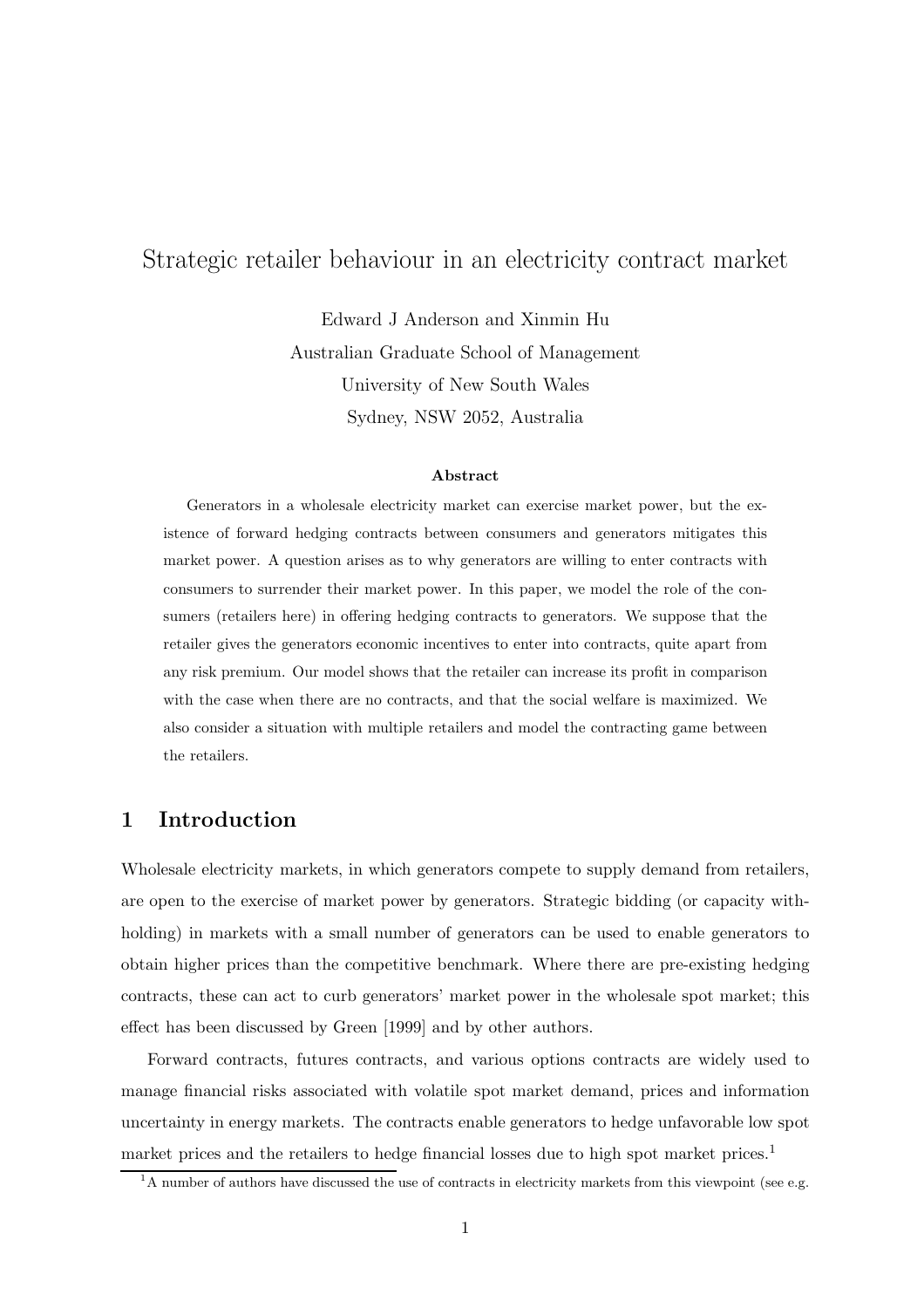There is another stream of research using multi-stage game theory to model the strategic interactions between the contract market and the spot market (e.g. Allaz and Vila [1993], Green [1999], Newbery [1998], Powell [1993]). In these models contracts are signed during a first stage, and then the wholesale spot market occurs during a second stage of the game. One difficulty faced by researchers is to appropriately represent the contract negotiations at the first stage. A commonly adopted assumption is that the contract price is equal to the expected spot market price. We call this contract-spot price equivalence and observe that it is a type of "no arbitrage" assumption.

By considering a supply function equilibrium (SFE) in the spot market, Green [1999] shows that when there is contract-spot price equivalence and the retailer is risk-neutral, then generators would not enter any contracts with retailers if the strategic interaction between generators in the contract market satisfies the Cournot conjecture; and, at the other extreme, the generators would be fully contracted if they play a Bertrand game in the contract market. Green uses contract-spot price equivalence to formulate a model without entering into all the details of the stage one contract negotiation. In a recent doctoral thesis Anderson [2004] has discussed the way that the contract and spot market interact when there is a supply function equilibrium in the contract market as well as the spot market.

The contract-spot price equivalence assumption is reasonable if market participants cannot influence the spot market price; that is, the spot market is fully competitive and the variation of market prices is only due to stochastic factors such as load variation, weather conditions, uncontrollable generating unit failure, etc. However, both theoretical models and empirical data show that generators have significant market power in the spot market leading to higher prices than the marginal generation cost Borenstein et al. [2002], Wolfram [1999].

In this oligopolistic market generators are aware that entering into contracts will reduce their profitability. The standard argument here is that competing generators are forced to enter contracts, since if they do not do so, but their competitor does, then they will be worse off. This is a type of prisoner's dilemma situation. The existence of a contract market results in both generators taking contract positions that end up reducing their profits. The extent to which this is a believable representation of how such markets operate has been disputed by Harvey and Hogan [2000]. These authors argue that, except where there are vesting contracts,

Kaye et al. [1990], Gedra [1994] and Eydeland and Wolyniec [2003]). The foundation for research in this area has been traditional commodity pricing models (e.g. Hull [1991]).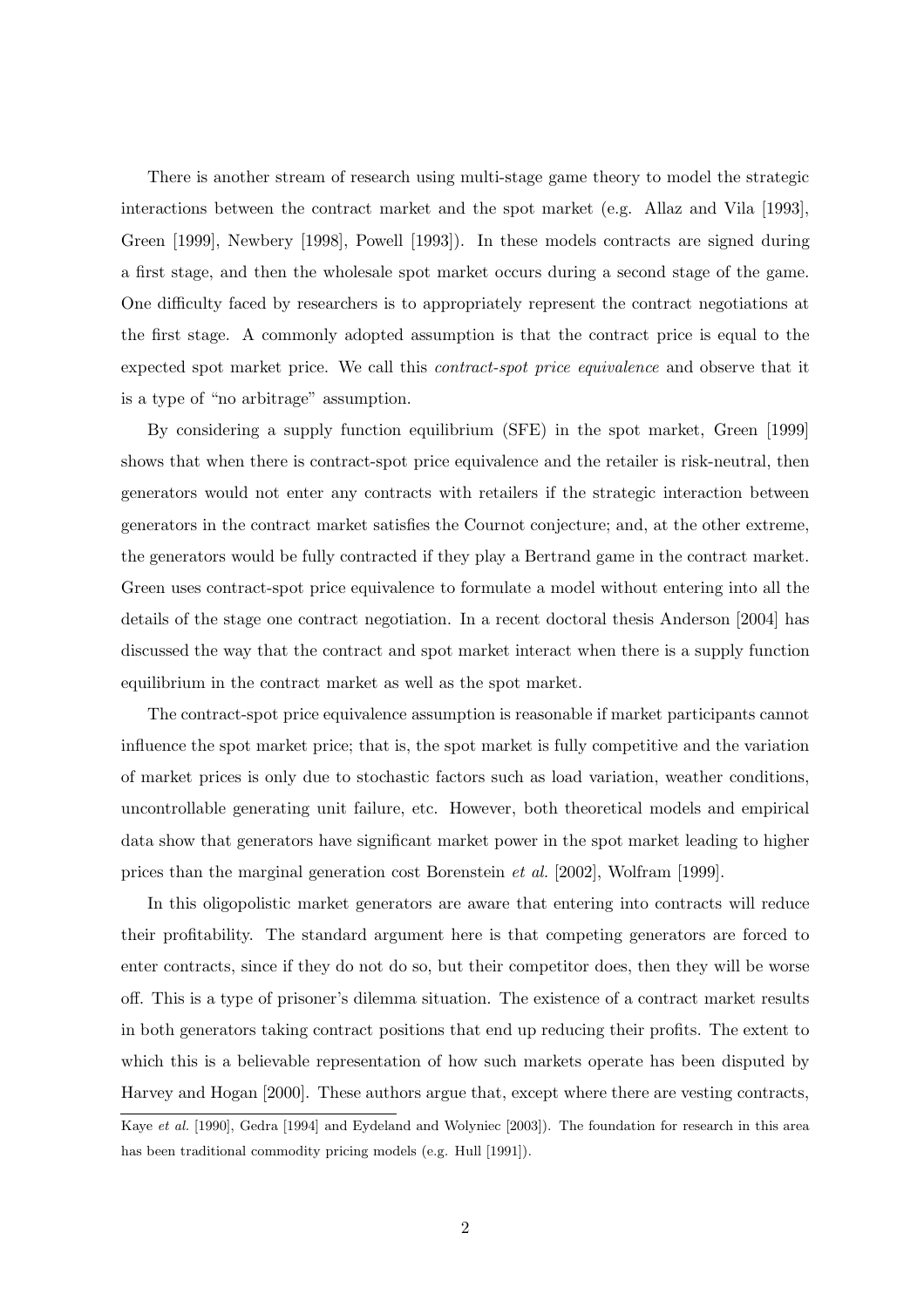generators are unlikely in practice to enter into such contracts due to the repeated nature of this marketplace: the repeated prisoner's dilemma typically produces a tacit collusive outcome in which, for their mutual longer term benefit, neither generator enters into a contract.

We take a somewhat different approach and question the modelling assumption that the contract price is equal to the expected spot market price, at least in the short term. When there are significant random factors in the operation of the spot market, then a difference between the two prices can be interpreted as a risk premium paid by the retailers because of their different risk profile in comparison to a generator. However in this paper we will argue more directly for a *strategic premium* in the contract market, even when market participants are risk-neutral. As we will see, once the contract-spot price equivalence assumption is laid aside, some previous 'too good to be true' results disappear (Harvey and Hogan refer to "a silver bullet that produces a surprising and unintuitive result that market power cannot coexist with the opportunity for forward trading").

It is worth considering how the operation of the contract market mechanism is modelled by other authors. Newbery [1998] assumes that generators each offer to retailers a fixed quantity in contracts at a specified price. Retailers then decide whether to accept the contracts on offer, buying either all the contracts or none (with the decision to buy the contracts being made if they are indifferent between contracting and not contracting). Newbery then argues that in a rational expectations equilibrium with risk neutral contract traders, the contract price for a base load contract must be equal to the time-weighted spot price.

This conclusion, however, may fail if the number of retailers is small. In this case an individual retailer might rationally agree to a contract with price higher than the spot market price that will occur. The retailer compares the price of the contract, and the resulting profit, with the result if the contract is not signed. But if the retailer does not sign the contract, then the generator involved has a lower contract cover and will increase their bid in the spot market. This in turn will reduce the profits to the retailer.

It may be argued that the existence of speculators in the market will force spot and contract prices to be the same (in expectation). Consider a situation in which generators offer contracts with higher prices than will occur in the spot market, but the retailers accept them on the basis that not doing so would lead to higher spot prices. Does this give an opportunity for an arbitrageur? We are concerned with financial hedging instruments here, rather than contracts for actual delivery of power. Hence the apparent arbitrage opportunity is to step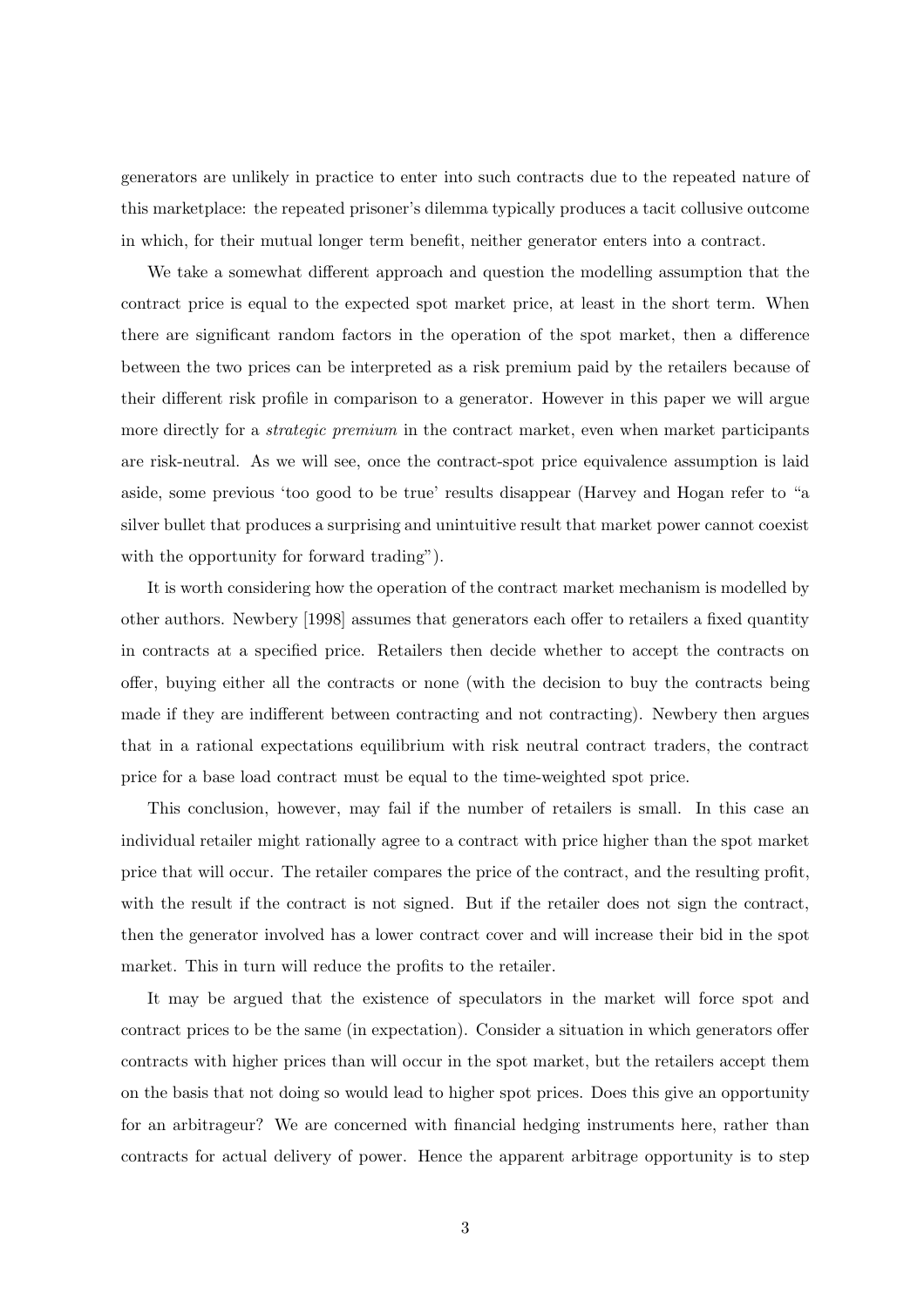in and offer a contract to the retailer at a lower price than offered by the generator. Since this is a financial contract there is no need for the arbitrageur to have any involvement in the spot market. This is attractive to the retailer, but the action of the arbitrageur reduces the contracts sold by the generator. The result is that the spot price will go up, and the arbitrage will no longer be profitable. In some markets the precise mechanisms for arbitrage may be complex. Borenstein et al. [2004] discuss the behaviour of prices in the day ahead and real time markets in California from 1998 to 2000, and argue that consistent price differences were sustained for a variety of reasons including the limited number of firms able to take advantage of profitable arbitrage trades.

We will assume that the role of retailers in the spot market is passive: there is no demand side bidding and retailers do not have control over the generation decisions. In this paper, we model a situation in which the retailer can take an active role in the contract market, and give the generators economic incentives to enter into a contract.

The paper is organized as follows. Section 2 sets up our modelling environment and the supply function equilibrium model for the spot market. Section 3 establishes the retailer's contracting model and presents the main results for this paper, which show that all players can benefit from the contracts. Section 4 studies a model where the retailer chooses a single generators who will be offered a contract, and compares the market outcomes. Section 5 extends the conclusions in Section 3 to a situation in which two retailers compete, as well as discussing a Stackelberg game between the retailers in order to determine the contract quantities and prices that are offered. The appendix contains the technical proofs of lemmas and propositions.

## 2 Supply function equilibrium in the spot market

We assume there are two generators in the market and one retailer (later we will extend our discussion to the case with two retailers). The model can be easily extended to a situation with more than two generators. We assume perfect information in this paper. The retailer has a utility function whose marginal utility is the demand function in the spot market. The demand function, which is assumed to be known to the generators, has the following form as in Green [1999], Powell [1993]

$$
A-Bp
$$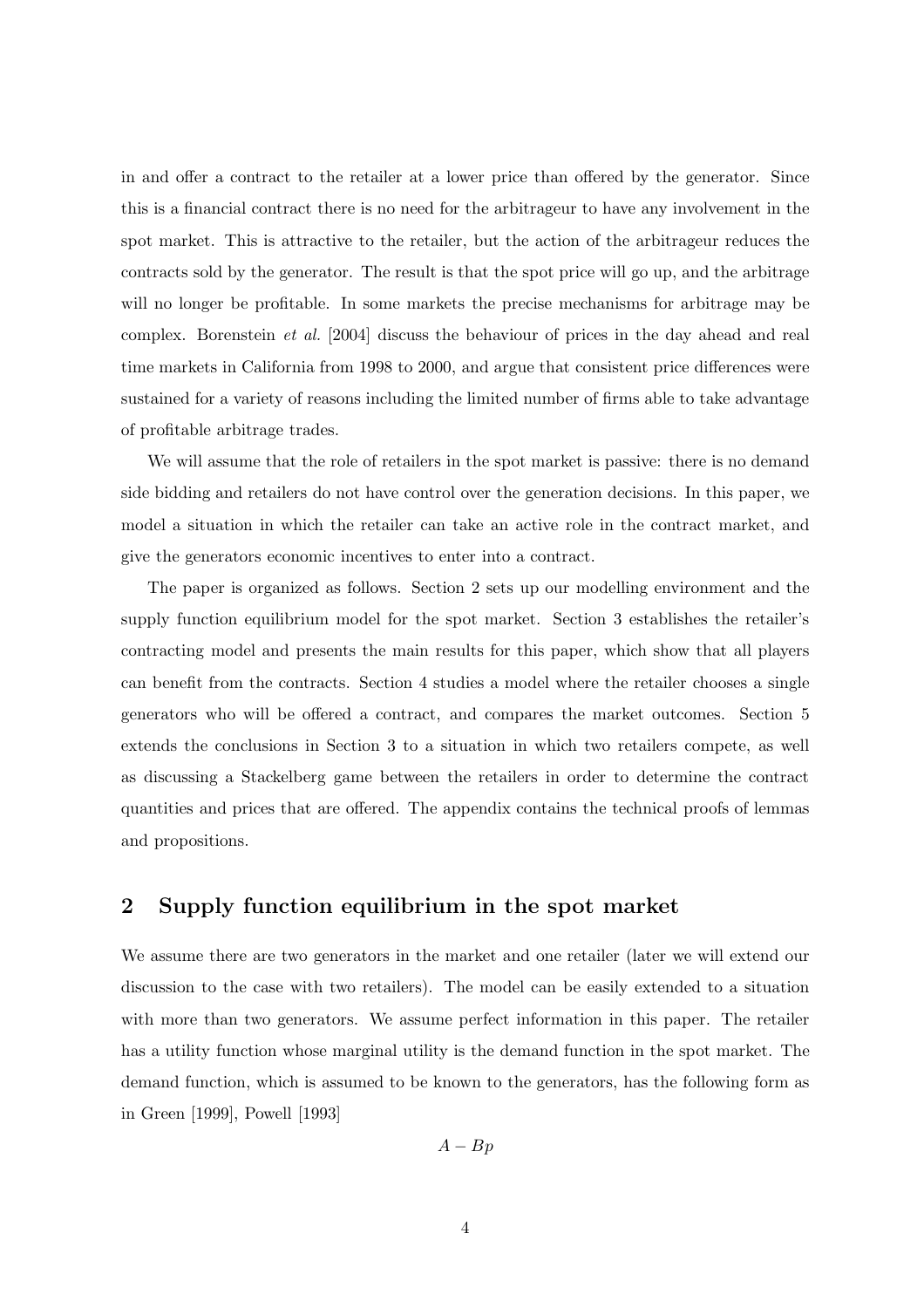where  $p$  is the market price, A and B are independent of p with A dependent on a random shock. In most electricity markets demand is nearly inelastic over a short time frame; but it is often appropriate to take an elastic demand function as here since we deal with the residual demand that the generators in question face after taking account of the supply from non-strategic price-taking generators. The two generators' cost functions are denoted by  $c_1(q)$ and  $c_2(q)$ , respectively.

In the spot market, the two generators offer to supply  $s_1(p)$  and  $s_2(p)$  at a market price p. The spot market price is determined from the intersection of the demand curve and the aggregated supply curve, that is the market price p satisfies  $s_1(p) + s_2(p) = A - Bp$ . We use the standard argument (see Green [1999], Klemperer and Meyer [1989], Green and Newbery [1992]) that each generator maximizes its profit with respect to the market price given the residual demand as a function of price. That is, the generator sets an optimal market price on the basis of the residual demand it faces. The freedom of the generator to offer a supply function (rather than a single quantity or price) allows it to achieve an optimal response, no matter what the realisation of demand.

Given its contract position  $(f_i, x_i)$ , with contract price  $f_i$  and contract volume  $x_i$ , generator *i* receives a payment from the contract counterparty of  $x_i(f_i - p)$  if the spot market clears at price  $p$ . Thus generator i's profit at market price  $p$  is

$$
\pi_i(p, x_1, x_2, f) = p(A - Bp - s_j(p) - x_i) + fx_i - c_i(A - Bp - s_j(p))
$$

where  $s_j(p)$  is generator j's offer with  $i, j = 1, 2$  and  $i \neq j$ .

To find the price that maximizes generator i's profit we take the derivative of  $\pi_i$  to obtain the following first order optimality condition:

$$
A - Bp - s_j(p) - x_i + [p - \frac{dc_i}{dq}][-B - \frac{ds_j}{dp}] = 0
$$

where  $dc_i/dq$  and  $ds_j/dp$  denote the derivatives of  $c_i(\cdot)$  and  $s_j(\cdot)$  at  $A - Bp - s_j(p)$  and p, respectively. This equation determines the price that generator  $i$  would choose once  $A$  is known (which includes the random shock). If generator  $i$  chooses to offer a supply function  $s_i(p)$ , given by

$$
s_i(p) = A - Bp - s_j(p) \tag{1}
$$

$$
= x_i + (p - \frac{dc_i}{dq})(B + \frac{ds_j}{dp}), \qquad (2)
$$

then this optimal price will be achieved for all demands.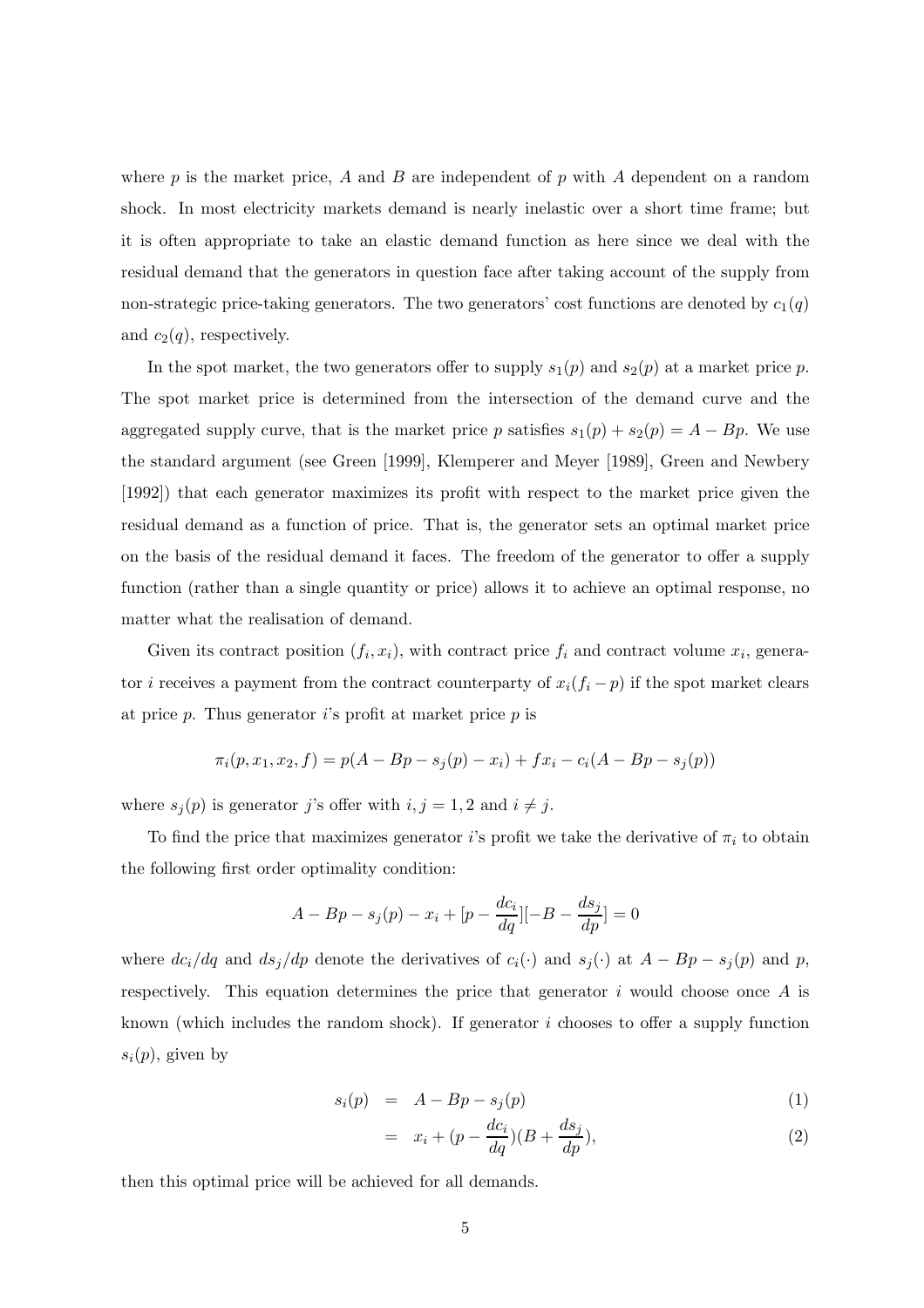We shall confine ourselves to the case where each generator uses a linear supply function of the form of  $\alpha + \beta p$  with  $\beta \geq 0$ , as did Chao and Peck [1997], Green [1999] to make the models analytically tractable.<sup>2</sup> In addition, we assume that the two generators have quadratic cost functions, given by  $c_i(q) = C_i q + 0.5D_i q^2$ ,  $i = 1, 2$ .

We can calculate the equilibrium solution as a function of the contract quantities  $x_1$  and  $x_2$ , with the results given in the following Proposition.<sup>3</sup>

**Proposition 1** The unique equilibrium solution of the form  $s_i(p) = \alpha_i + \beta_i p$  has

$$
\alpha_i = (1 - D_i \beta_i) x_i - C_i \beta_i, \ i = 1, 2
$$

$$
\beta_i = (BW_i/2)(\sqrt{1 + 4/(D_i BW_i)} - 1), \ i = 1, 2
$$

where  $W_i = (2D_i + D_1D_2B)/(D_1 + D_2 + D_1D_2B)$ . The spot market price, which depends on the realisation of demand A, is

$$
p(x_1, x_2) = \xi_0 - \xi_1 x_1 - \xi_2 x_2, \text{ where}
$$
  
\n
$$
\xi_0 = \frac{A + C_1 \beta_1 + C_2 \beta_2}{B + \beta_1 + \beta_2},
$$
  
\n
$$
\xi_i = \frac{\beta_i}{(B + \beta_1 + \beta_2)(B + \beta_j)}, \quad i \neq j, i, j = 1, 2,
$$

and the quantity dispatched from generator i is

$$
q_i(x_1, x_2) = \psi_{i0} + \psi_{ii} x_i - \psi_{ij} x_j, \text{ where}
$$
  
\n
$$
\psi_{i0} = \beta_i (\xi_0 - C_i)
$$
  
\n
$$
\psi_{ii} = \frac{\beta_i}{B + \beta_1 + \beta_2}
$$
  
\n
$$
\psi_{ij} = \frac{\beta_i \beta_j}{(B + \beta_1 + \beta_2)(B + \beta_i)}, \quad i \neq j, i, j = 1, 2.
$$

Proof: See Appendix.

Note that  $\beta_1, \beta_2$  are independent of  $x_1, x_2$  so the generators' contract positions only have an effect on the intercepts for the optimal linear supply curves, and not on their slope.<sup>4</sup>

<sup>&</sup>lt;sup>2</sup>Anderson and Xu [2005] discuss what happens with more general upwards-sloping supply curves.

<sup>&</sup>lt;sup>3</sup>This matches the formulae derived by Green when  $C_1 = C_2 = 0$ .

<sup>&</sup>lt;sup>4</sup>When the two generators are identical (having the same cost function, the same market beliefs and strategies), it is easy to see from these formulae for the dispatched quantities that any nonzero contract  $(x_1 = x_2 > 0)$ will lead to a higher generation output for each of them than in the no contract case  $(x_1 = x_2 = 0)$  since, when  $\beta_1 = \beta_2, \psi_{11} - \psi_{12} = \psi_{22} - \psi_{21} > 0.$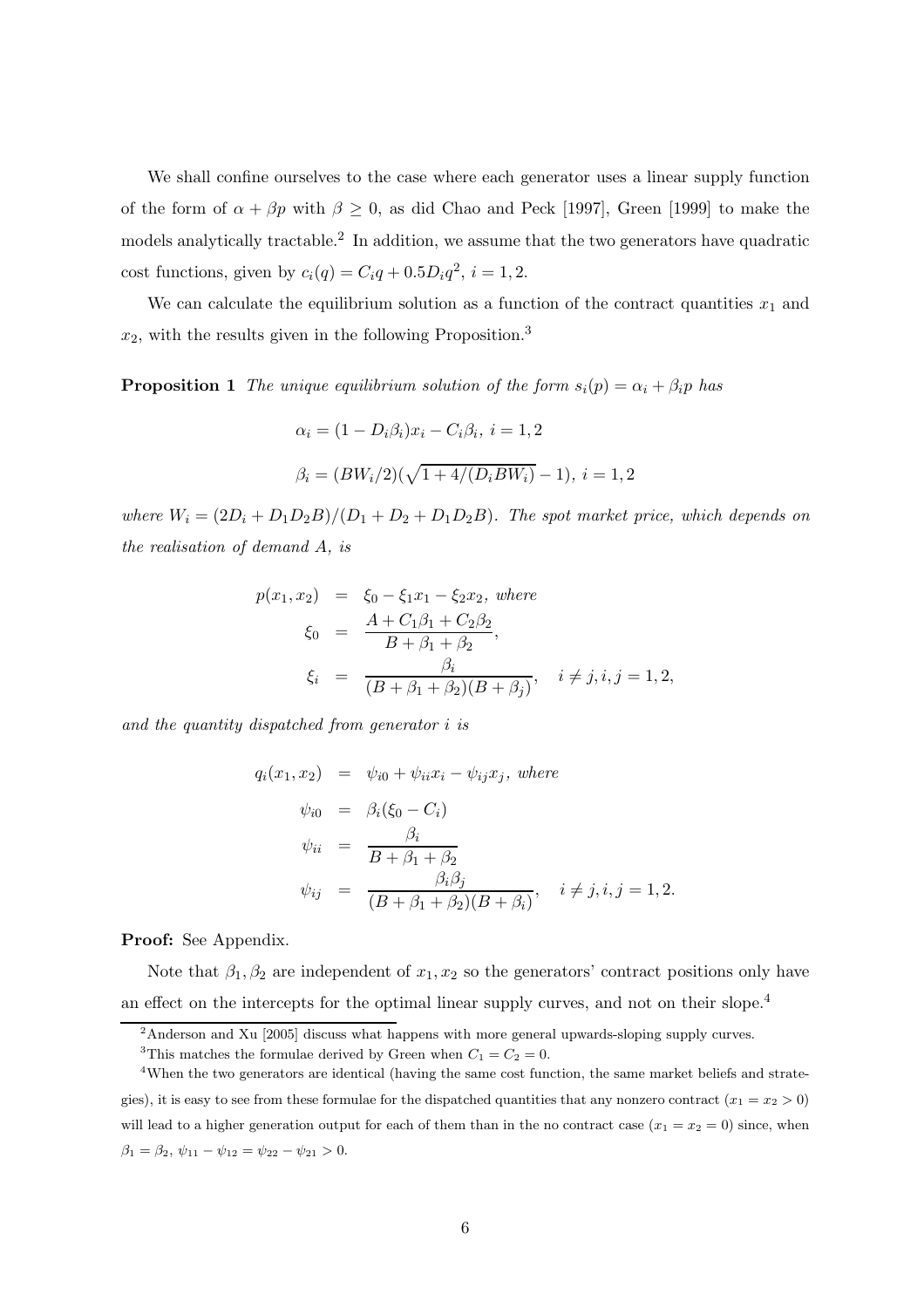## 3 The retailer's model and social optimal outcomes

We model the contracting stage by supposing that the retailer decides on a contract to offer the two generators (different contracts for each generator). Then each generator decides whether to accept the retailer's offer or reject it. We suppose that generator  $i$  already has a contract  $(\bar{f}_i, \bar{Q}_i)$  with a contract price  $\bar{f}_i$  and a contract volume  $\bar{Q}_i$ ,  $i = 1, 2$ . These contracts may be signed at earlier stages or with different retailers.

At the first stage the retailer offers a new contract  $(f_i, Q_i)$  to generator i with contract volume  $Q_i$  at a strike price  $f_i$ ,  $i = 1, 2$ . The generators each decide whether or not to accept the contract offer made to them. Then the generators make their offers into the spot market with parameters set out in Proposition 1. Finally demand occurs with some distribution over the random shock A.

There are four spot market outcome scenarios depending on whether the generators accept the contract offers or not. We use the notation  $(0, 0), (i, 0), (0, j), (i, j)$  in the superscript to represent the four possible solutions according to which of generator  $i$  or  $j$  (or neither) accepts the contract offer. Thus we write  $\pi_i^{(0,0)}$  $i_i^{(0,0)}$  for the spot market profit of generator i when neither generator has accepted the contract offer, and we write  $\pi_i^{(i,0)}$  $i^{(i,0)}$  for the spot market profit of generator *i* when it has accepted the contract  $(f_i, Q_i)$  but generator *j* has not accepted the retailer's contract offer (and similarly for generator j's spot market profit). Finally  $\pi_i^{(i,j)}$  $i^{(i,j)}$  is the profit for generator i when both generators accept the contracts offered.

Then the spot market price, generation quantities and generator profits when both generator  $i$  and generator  $j$  accept the contracts offered are as follows:

$$
p^{(i,j)} = \xi_0 - \xi_i(\bar{Q}_i + Q_i) - \xi_j(\bar{Q}_j + Q_j),
$$
  
\n
$$
q_i^{(i,j)} = \psi_{i0} + \psi_{ii}(\bar{Q}_i + Q_i) - \psi_{ij}(\bar{Q}_j + Q_j),
$$
  
\n
$$
q_j^{(i,j)} = \psi_{j0} + \psi_{jj}(\bar{Q}_j + Q_j) - \psi_{ji}(\bar{Q}_i + Q_i),
$$
  
\n
$$
\pi_i^{(i,j)} = p^{(i,j)}q_i^{(i,j)} - (p^{(i,j)} - \bar{f}_i)\bar{Q}_i - (p^{(i,j)} - f_i)Q_i - c_i(q_i^{(i,j)}),
$$
  
\n
$$
\pi_j^{(i,j)} = p^{(i,j)}q_j^{(i,j)} - (p^{(i,j)} - \bar{f}_j)\bar{Q}_j - (p^{(i,j)} - f_j)Q_j - c_j(q_j^{(i,j)}).
$$

The corresponding expressions for the other states are obtained by deleting terms containing either  $Q_i$  or  $Q_j$  (or both). All of these depend on the demand shock  $A$ .

Now we turn to the retailer's problem which is to design a contract for each of the two generators. As we mentioned before, the retailer's utility is derived from the demand function, that is, the marginal utility is the demand function. Therefore, the utility of consumption of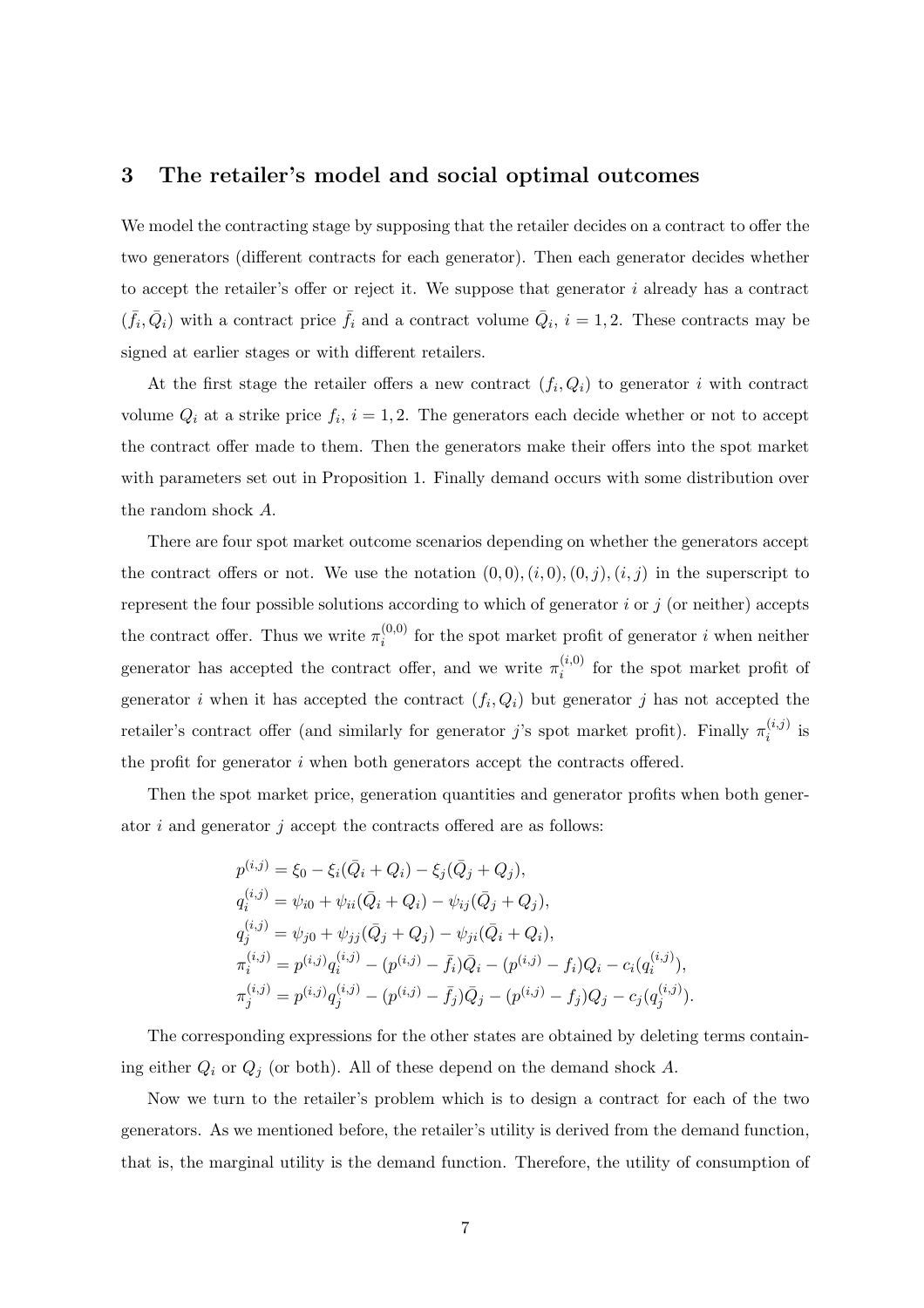q units of electricity is

$$
\frac{A}{B}q-\frac{0.5}{B}q^2.
$$

The retailer designs two contracts  $(f_i, Q_i)$  and  $(f_j, Q_j)$  for generator i and generator j to maximize its expected benefit of consumption while giving the two generators economic incentives to enter into the contracts. The expectation here is with respect to the demand shock A. We will write  $\Pi_i$  for the expected value of the profit  $\pi_i$  for generator i (where the expectation is taken over  $A$ ). So the retailer needs to choose contracts which ensure both generators are persuaded to accept the contracts offered, i.e.  $\Pi_i^{(i,j)} \geq \Pi_i^{(0,0)}$  $\mathbf{I}_{i}^{(0,0)}$  and  $\Pi_{j}^{(i,j)} \geq \Pi_{j}^{(0,0)}$  $j^{(0,0)}$ .

Thus we can formulate the retailer's problem as follows

$$
\max_{(f_i, Q_i), (f_j, Q_j)} \quad E[\frac{A}{B}q^{(i,j)} - \frac{1}{2B}(q^{(i,j)})^2 - p^{(i,j)}q^{(i,j)} + (p^{(i,j)} - \bar{f}_j)\bar{Q}_j + (p^{(i,j)} - f_i)Q_i + (p^{(i,j)} - f_j)Q_j] \quad (3)
$$
\nsuch that

\n
$$
E[p^{(i,j)}q_i^{(i,j)} - (p^{(i,j)} - \bar{f}_i)\bar{Q}_i - (p^{(i,j)} - f_i)Q_i - c_i(q_i^{(i,j)})] \ge \Pi_i^{(0,0)},
$$
\n
$$
E[p^{(i,j)}q_j^{(i,j)} - (p^{(i,j)} - \bar{f}_j)\bar{Q}_j - (p^{(i,j)} - f_j)Q_j - c_j(q_j^{(i,j)})] \ge \Pi_j^{(0,0)},
$$
\n(3)

where we have written  $q^{(i,j)}$  for  $q_i^{(i,j)} + q_j^{(i,j)}$  $j^{(i,j)}.$ 

Once the retailer has decided its offers the generators are faced with a take-it-or-leave-it game. We will show in Proposition 3 that the constraints here are enough to guarantee that the only Nash equilibrium for the take-it-or-leave-it game is one with both offers accepted. There might be a situation in which one of these constraints fails and yet there is a unique Nash equilibrium at solution  $(i, j)$ . For example generator i may be worse off as a result of both generators entering into contracts, but once generator  $j$  accepts the contract offer, then generator  $i$  finds it beneficial to agree to the contract terms. Hence we might consider the more complex problem of finding the maximum retailer utility with weaker constraints, but sufficient to make the solution a unique Nash equilibrium. We will not deal with this case directly, but in the next section we will consider a related problem in which the retailer approaches just one of the generators with a contract offer. This will achieve a higher retailer profit.

Consider the choice of  $f_i$  and  $f_j$ . Once  $Q_i$  and  $Q_j$  are fixed it is easy to see that both  $f_i$  and  $f_j$  will be chosen as small as possible consistent with the two constraints being satisfied. This also can be seen by noting that the Lagrange multipliers corresponding to the two constraints at any solution of (3) must equal one. Hence we can assume that both constraints are satisfied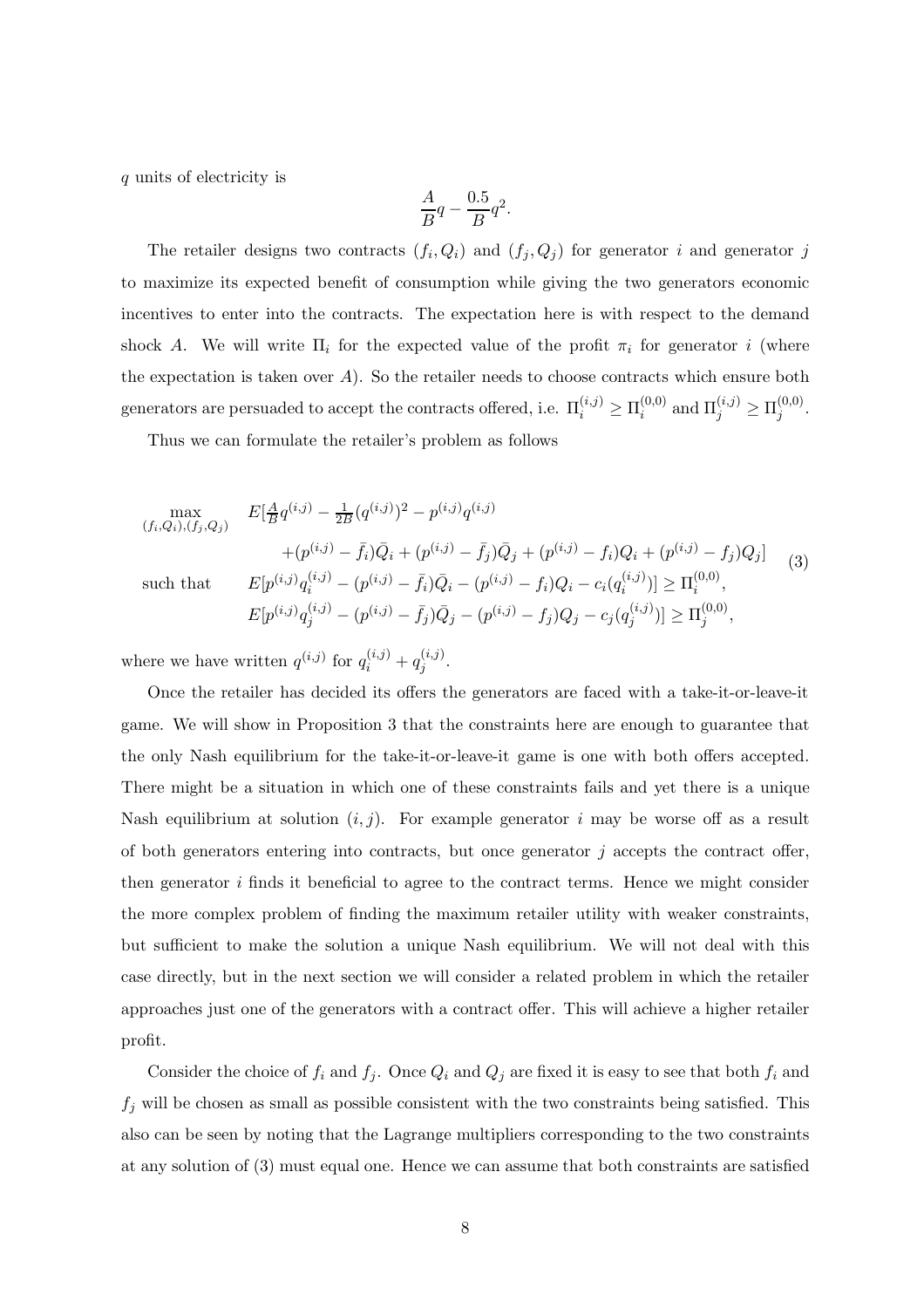with equality and use these to substitute for  $E[(p^{(i,j)} - \bar{f}_j)Q_j]$  and  $E[(p^{(i,j)} - f_j)Q_j]$ . Since most terms cancel the problem is equivalent to

$$
\max_{Q_i, Q_j} E[\frac{A}{B}q^{(i,j)} - \frac{1}{2B}(q^{(i,j)})^2 - c_i(q_i) - c_j(q_j) - \pi_i^{(0,0)} - \pi_j^{(0,0)}]
$$

The first order conditions for this problem are:

$$
E\left[\frac{\partial}{\partial Q_i}[(A/B)q - q^2/(2B)] - \frac{\partial c_i(q_i)}{\partial Q_i} - \frac{\partial c_j(q_j)}{\partial Q_i}\right] = 0
$$
  

$$
E\left[\frac{\partial}{\partial Q_j}[(A/B)q - q^2/(2B)] - \frac{\partial c_i(q_i)}{\partial Q_j} - \frac{\partial c_j(q_j)}{\partial Q_j}\right] = 0
$$

where for simplicity we have left off the superscripts  $(i,j)$ .

Thus

$$
E[\frac{A}{B} - \frac{1}{B}(q_i + q_j) - c_i'(q_i)] \frac{\partial q_i}{\partial Q_i} + E[\frac{A}{B} - \frac{1}{B}(q_i + q_j) - c_j'(q_j)] \frac{\partial q_j}{\partial Q_i} = 0, \quad (4)
$$

$$
E[\frac{A}{B} - \frac{1}{B}(q_i + q_j) - c_i'(q_i)]\frac{\partial q_i}{\partial Q_j} + E[\frac{A}{B} - \frac{1}{B}(q_i + q_j) - c_j'(q_j)]\frac{\partial q_j}{\partial Q_j} = 0, \quad (5)
$$

Moreover the objective function here is concave so that a solution to the first order conditions will be a maximum (for its proof, see Proposition 7 in the Appendix). By (4) and (5), we have

$$
E[\frac{A}{B} - \frac{1}{B}(q_i + q_j) - c'_i(q_i)] = 0, \text{ and } E[\frac{A}{B} - \frac{1}{B}(q_i + q_j) - c'_j(q_j)] = 0 \tag{6}
$$

since

$$
\begin{pmatrix}\n\frac{\partial q_1}{\partial Q_1} & \frac{\partial q_2}{\partial Q_1} \\
\frac{\partial q_1}{\partial Q_2} & \frac{\partial q_2}{\partial Q_2}\n\end{pmatrix}\n=\n\begin{pmatrix}\n\frac{\beta_1}{B+\beta_1+\beta_2} & -\frac{\beta_1\beta_2}{(B+\beta_1+\beta_2)(B+\beta_2)} \\
-\frac{\beta_1\beta_2}{(B+\beta_1+\beta_2)(B+\beta_1)} & \frac{\beta_2}{B+\beta_1+\beta_2}\n\end{pmatrix}
$$
\n(7)

and the determinant of this matrix is  $\frac{B\beta_1\beta_2}{(B+\beta_1+\beta_2)(B+\beta_1)(B+\beta_2)}>0.$ 

From (1), we have

$$
p - dc_i/dq_i = [q_i - (\bar{Q}_i + Q_i)]/(B + \beta_j)
$$
\n(8)

and so by (6) we can deduce that

$$
E[q_i] = \bar{Q}_i + Q_i \tag{9}
$$

i.e. generator i's expected spot market generation equals its full contract volume. The same is true for generator  $j$ .

Again from (6), the retailer should set the contract volumes for each of the two generators so that the marginal generation cost of the generator in the spot market equals its marginal utility of consumption, which implies an optimal generation level in terms of social welfare.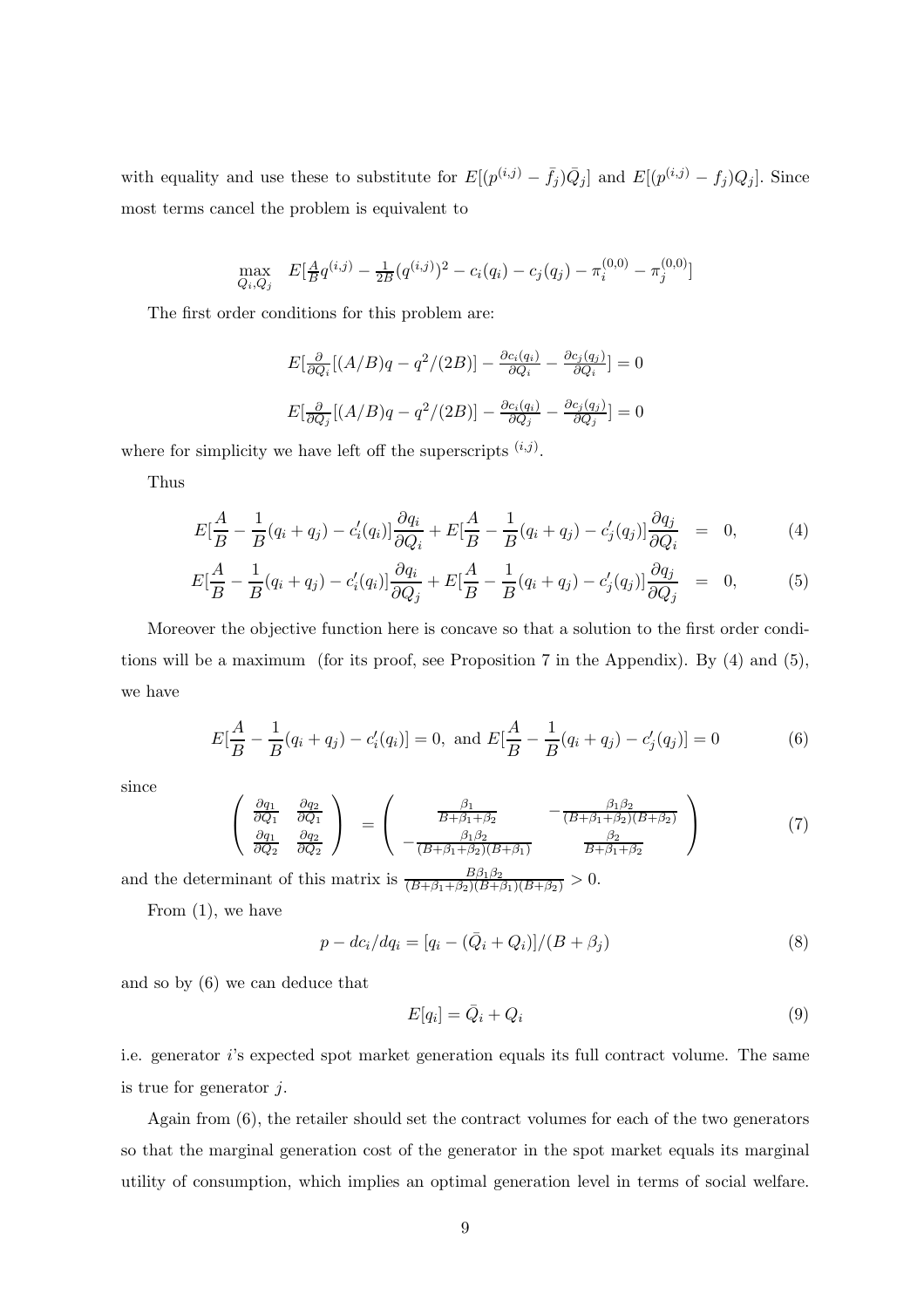Moreover, the expected spot market price is equal to the marginal generation cost of each of the two generators, i.e.

$$
E[p] = E[c'_1(q_1)] = E[c'_2(q_2)] \tag{10}
$$

which implies that the expected social welfare is maximized at this market outcome, since the social welfare is the sum of profits of all market participants and is equal to the retailer's utility less the generation cost in our case.

From this and the fact that  $E[q_1 + q_2] = \overline{A} - Bp$  (where we write  $\overline{A}$  for  $E[A]$ ) we can deduce that

$$
E[q_1] = \frac{\overline{A}D_2 + C_2 - BC_1D_2 - C_1}{D_1 + D_2 + BD_1D_2},\tag{11}
$$

$$
E[q_2] = \frac{\overline{A}D_1 + C_1 - BC_2D_1 - C_2}{D_1 + D_2 + BD_1D_2} \tag{12}
$$

$$
E[p] = \frac{\overline{A}D_1D_2 + C_1D_2 + C_2D_1}{D_1 + D_2 + BD_1D_2} \tag{13}
$$

and from (9) the best choice of contract volumes are given by

$$
Q_i = E[q_i] - \bar{Q}_i, \ \ Q_j = E[q_j] - \bar{Q}_j. \tag{14}
$$

As we have already noted, the retailer should set the contract prices so that the two generators are better off by entering into the contracts than they would be otherwise. Thus for generator  $i$ , the contract price is

$$
f_i = E[p] + \frac{\Pi_i^{(0,0)} - E[pq_i - (p - \bar{f}_i)\bar{Q}_i - c_i(q_i)]}{Q_i}, \quad i = 1, 2.
$$
 (15)

To summarize, we have established the following proposition.

Proposition 2 The spot market output under the contract schemes in  $(3)$ , where neither of the two generators has an existing over-contracted position, maximizes the expected social welfare and the expected spot market price is equal to the expected marginal generation cost of each generator. Moreover, each generator's total final contract volume is equal to its expected spot market generation.

Now we can return to the question of whether the solution we have derived will lead to the appropriate Nash equilibrium in the game played between the two generators. We are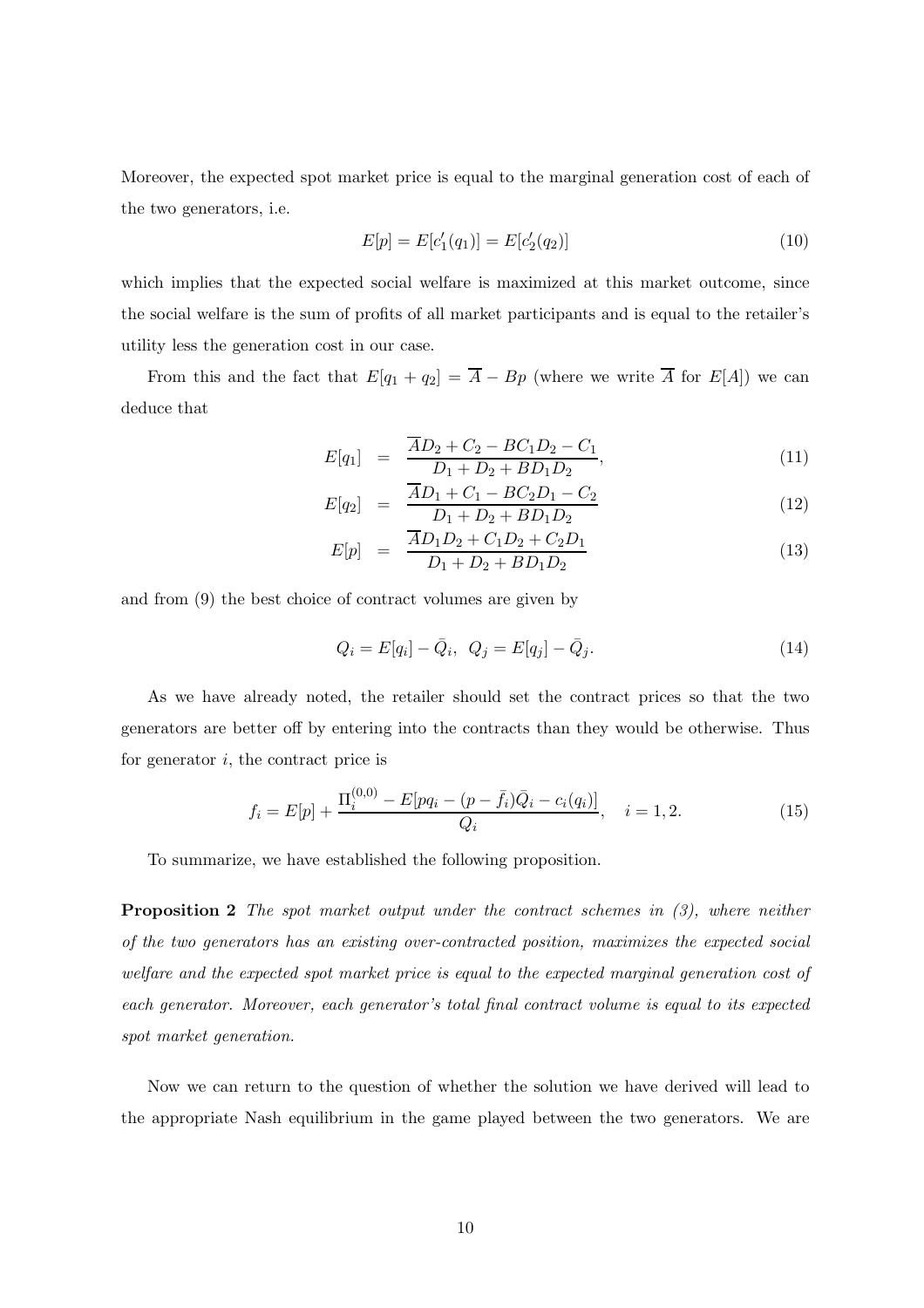assuming that the retailer does not change its contract offer to one generator according to whether or not its contract offer to the other is accepted.<sup>5</sup>

The proposition below establishes that both generators accepting the contract offer set by the solution of (3) corresponds to a unique Nash equilibrium of the take-it-or-leave-it game for the two generators. This requires two preliminary observations on generator profits (parts (a) and (b) of the proposition).

**Proposition 3** (a) For any given demand shock A, for each generator, the attractiveness of entering a contract with the retailer is enhanced if the other generator is already contracted, i.e.for  $i, j = 1, 2, i \neq j$ 

$$
\pi_i^{(i,j)}-\pi_i^{(0,j)}>\pi_i^{(i,0)}-\pi_i^{(0,0)};
$$

- (b) For any given demand shock A, for a generator that is contracted less than the amount it is dispatched in the spot market, its overall profit decreases when the other generator increases its contract cover (and increases if it is contracted more than it is dispatched);
- (c) Accepting the contract offers set by  $(3)$  is the unique Nash equilibrium of the take-it-orleave-it game for the two generators, in which each maximises its expected profit..

#### Proof: See Appendix.

We give an example with the demand function for the retailer and cost functions of the generators taken from [Green, 1999, p.117]. The demand function is 45−0.5p and two identical generators have a cost function of  $q^2$ . That is,  $A = 45, B = 0.5, C_1 = C_2 = 0, D_1 = D_2 = 2$ in our notation. We suppose that neither of the two generator has any existing contracts initially. Table 1 lists the contract and spot market outcomes. Note that the contract price is the break-even price for the two generators. If the retailer wants to ensure that the generators will accept its contract offers, then the contract price will need to be set marginally higher.

# 4 Strategic contracting by the retailer

We have already mentioned that the constraints imposed on the retailer's contract offers in (3) may be unnecessarily restrictive. We can ask the question as to how the retailer should behave

<sup>5</sup>As we mentioned above, Green [1999] has discussed the importance of this assumption. From the point of view of the generator we are making a Cournot assumption on conjectural variations in the contract market. Within Green's framework this would imply that generators would not choose to enter into any contracts with the retailer.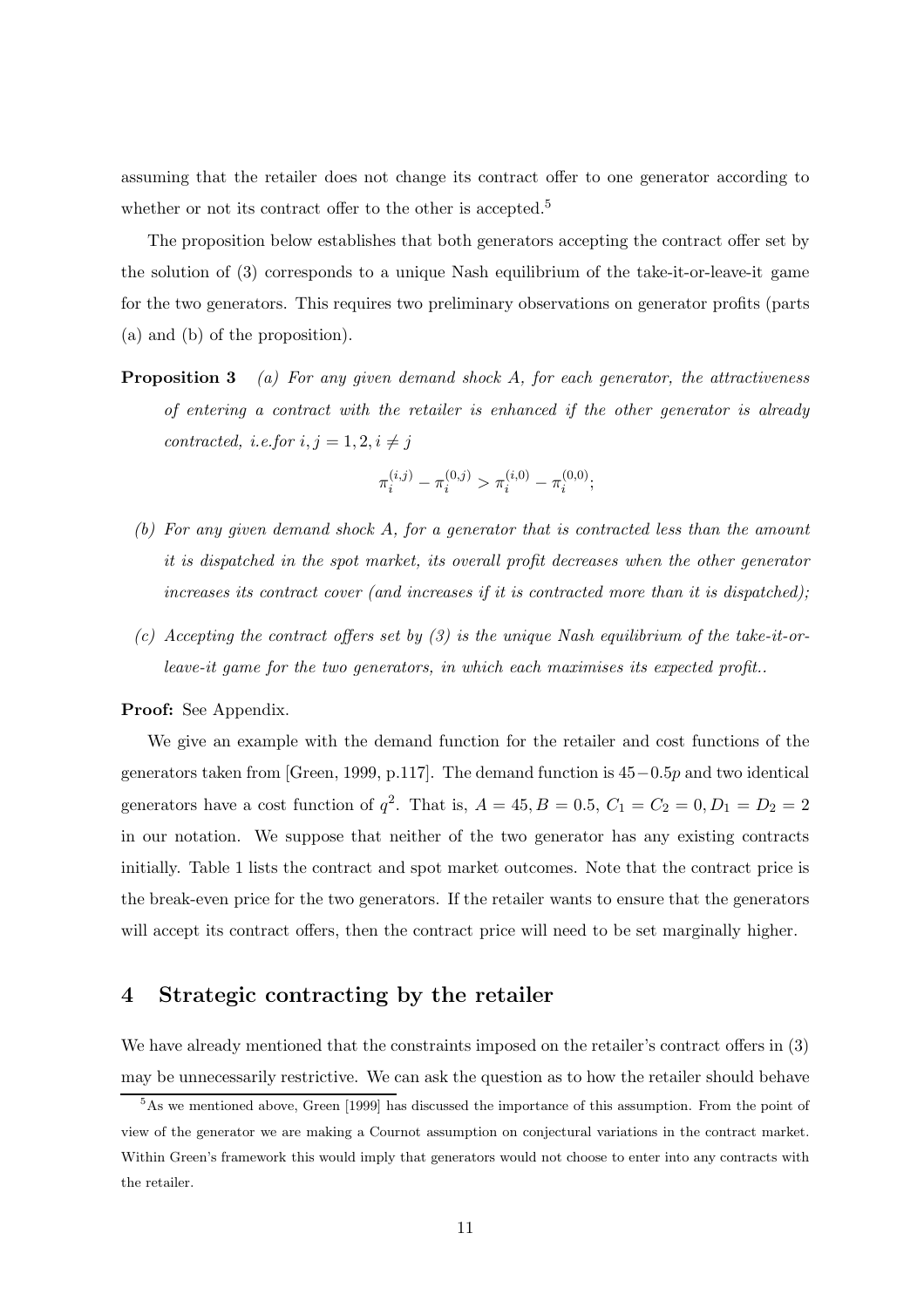|                  | competitive | SFE with no contract | under new contracts |
|------------------|-------------|----------------------|---------------------|
| market price     | 30          | 40.25                | 30                  |
| contract price   | N/A         | N/A                  | 38.06               |
| contract volume  | N/A         | $\theta$             | 30                  |
| total generation | 30          | 24.87                | 30                  |
| retailer profit  | 900         | 618.7                | 658.18              |
| generator profit | 225         | 345.91               | 345.91              |
| social welfare   | 1350        | 1310                 | 1350                |

Table 1: The multi-stage game model (3) produces competitive generation outputs

in order to maximise its profit? One possibility is to choose just one of the two generators to contract with. This is equivalent to setting either  $Q_i$  or  $Q_j$  to zero. Suppose the retailer contracts with generator  $i$ , then the retailer's problem is

$$
\max_{(f,Q_i)} \qquad E[\frac{A}{B}q - \frac{1}{2B}q^2 - pq + (p - \bar{f}_i)\bar{Q}_i + (p - f_i)Q_i + (p - \bar{f}_j)\bar{Q}_j] \n\text{such that} \quad E[pq_i - (p - \bar{f}_i)\bar{Q}_i - (p - f_i)Q_i - c_i(q_i)] \ge \Pi_i^{(0)}
$$
\n(16)

where  $\Pi_i^{(0)}$  is the expected profit of generator i when it does not accept the contract  $(f, Q_i)$ and  $q = q_i + q_j$  is the total spot market generation. As before, once  $Q_i$  is fixed,  $f_i$  will be chosen to make the constraint satisfied with equality. Thus the retailer solves

$$
\max_{Q_i} \quad E[\frac{A}{B}q - \frac{1}{2B}q^2 - pq_j - c_i(q_i) - \Pi_i^{(0)} + (p - \bar{f}_j)\bar{Q}_j]
$$

So the first order conditions for this problem reduce to

$$
E[(\frac{A}{B} - \frac{1}{B}q)\frac{\partial q}{\partial Q_i} - q_j\frac{\partial p}{\partial Q_i} - p\frac{\partial q_j}{\partial Q_i} + \bar{Q}_j\frac{\partial p}{\partial Q_i} - c_i'(q_i)\frac{\partial q_i}{\partial Q_i}] = 0.
$$

The second derivative conditions show that the objective function here is concave (for its proof, see Proposition 7 in the Appendix), so a solution to the first order conditions will be a maximum. Hence the optimal contract volume  $Q_i$  satisfies

$$
E[p - c_i'(q_i)]\frac{\partial q_i}{\partial Q_i} - E[q_j + \bar{Q}_j]\frac{\partial p}{\partial Q_i} = 0.
$$
\n(17)

Using (8), and since  $\partial q_i/\partial Q_i = \psi_{ii}$  and  $\partial p/\partial Q_i = -\xi_i$ , we can simplify (17) to

$$
E[q_i] + E[q_j] - \bar{Q}_i - \bar{Q}_j - Q_i = 0.
$$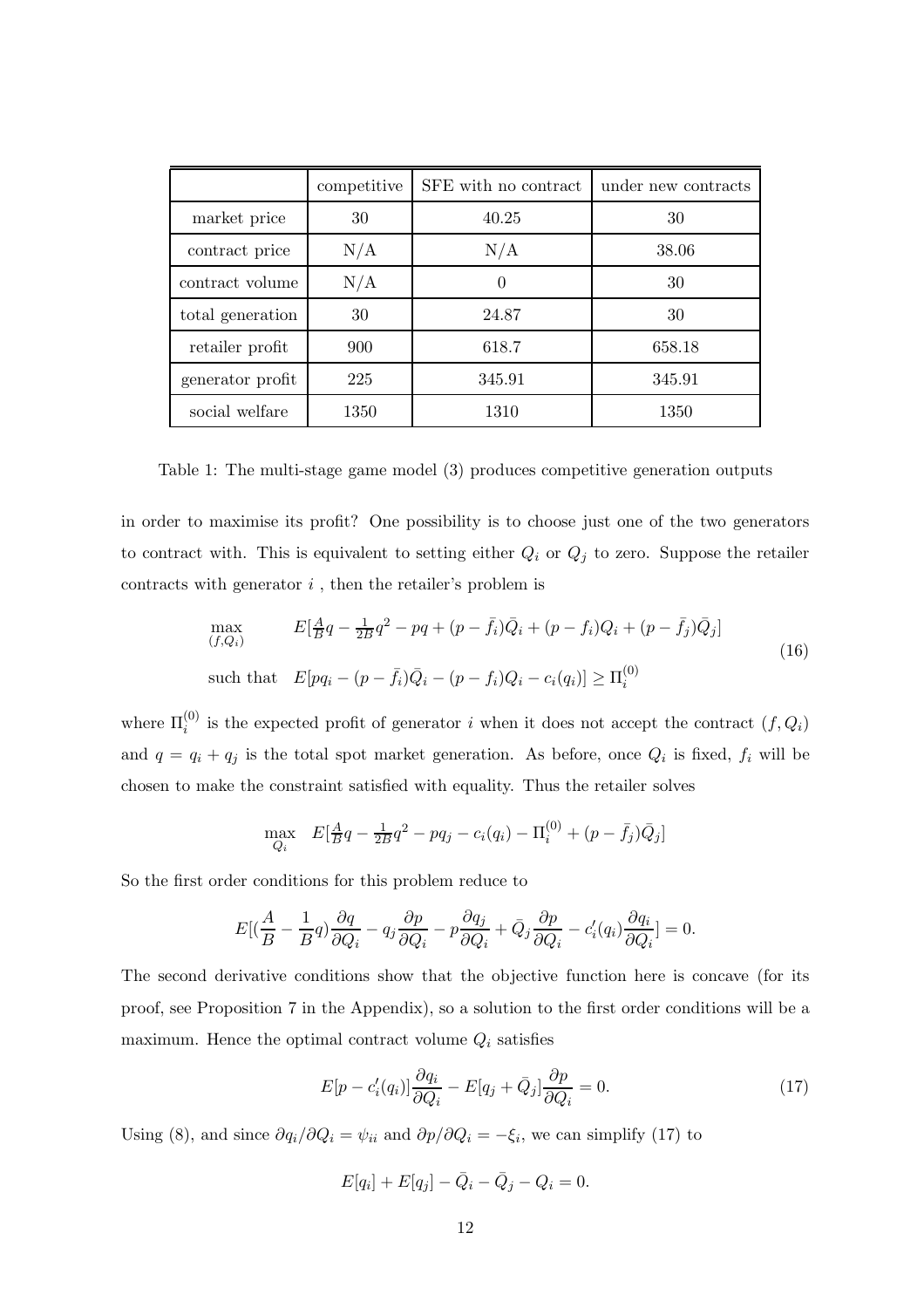Thus we have established that the total contract volume for the retailer is the expected total spot market generation, i.e., the retailer is fully contracted; and the new contract volume for generator  $i$  is the expected total spot market generation less the existing contract volumes that the retailer holds.

Now from Proposition 1, we have

$$
E[q_i] = E[q_i^{(0)}] + \frac{\beta_i}{B + \beta_i + \beta_j} Q_i, \quad E[q_j] = E[q_j^{(0)}] - \frac{\beta_i \beta_j}{(B + \beta_i + \beta_j)(B + \beta_j)} Q_i.
$$

where  $q_i^{(0)}$  $\stackrel{(0)}{i},\stackrel{(0)}{q^{\left(0\right)}}$  $j_j^{(0)}$  are the dispatch quantities if the generator i does not accept the contract  $(f, Q_i)$ . Hence the optimal contract volume is

$$
Q_i = \frac{(E[q_i^{(0)}] + E[q_j^{(0)}] - \bar{Q}_i - \bar{Q}_j)(B + \beta_i + \beta_j)(B + \beta_j)}{(B + \beta_j)^2 + \beta_i \beta_j},
$$

and the contract price is given by

$$
f = E[p] + \frac{\Pi_i^{(0)} - E[pq_i - (p - \bar{f}_i)\bar{Q}_i - c_i(q_i)]}{Q_i}
$$

where the spot market price p is given in Proposition 1 with  $x_i = \overline{Q}_i + Q_i$  and  $x_j = \overline{Q}_j$ .

In the following example of Table 2, the retailer has a demand function  $A - Bp = 45 - 0.5p$ and generator 1 and generator 2 have cost functions of  $q + q^2$  and  $4q + 1.25q^2$  respectively. Neither of them has a pre-existing contract. In the table, C stands for the fully competitive case, EC stands for the case with contracting prices and volumes set by (15) and (14) respectively,  $G1 =$  contracting generator 1 only,  $G2 =$  contracting generator 2 only. In the contract item fields, the first component of the pair of numbers is the contract price and the second is the contract volume.

We can see that the retailer makes a greater profit from choosing to contract with just one generator, with it being preferable to contract with generator 1 (which has lower costs). In this arrangement the generator who is not offered a contract does poorly and the overall social welfare is below that achieved in the absence of any contracts.

## 5 Competition between retailers

In this section we consider a situation with competition for contracts between different retailers. Suppose that there are two retailers: retailer 1 has a demand function  $A_1 - B_1 p$  and retailer 2 has a demand function  $A_2 - B_2p$ . There are different ways in which the competition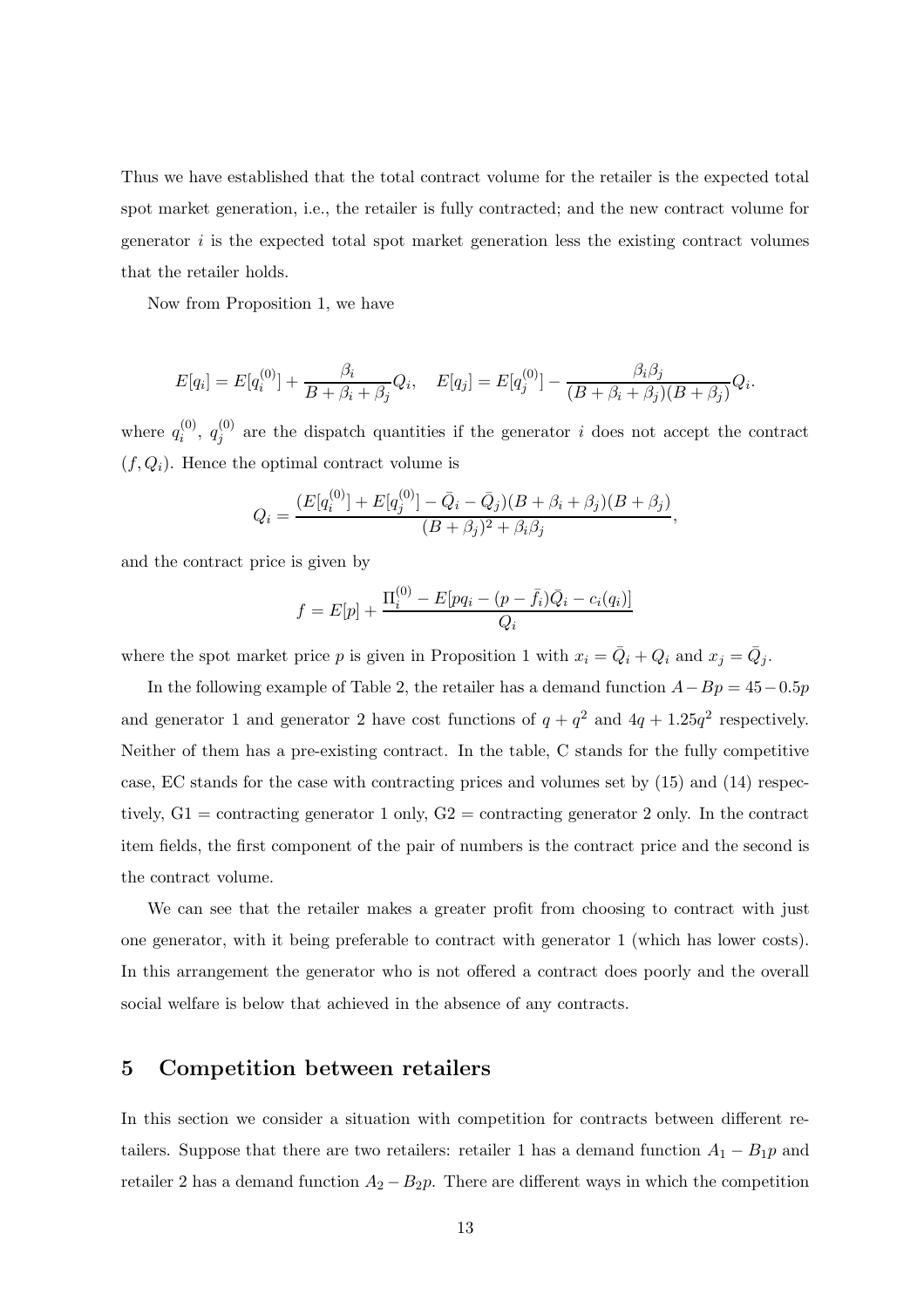|                     | $\mathcal{C}$ | <b>SFE</b> | EC             | G <sub>1</sub> | G <sub>2</sub> |
|---------------------|---------------|------------|----------------|----------------|----------------|
| spot market price   | 33.64         | 43.35      | 33.64          | 32.8           | 34.76          |
| total generation    | 28.18         | 23.32      | 28.18          | 28.6           | 27.6           |
| contract (gen 1)    | N/A           | N/A        | (40.52, 16.32) | (38.08, 28.6)  | (0,0)          |
| contract (gen $2$ ) | N/A           | N/A        | (42.05, 11.86) | (0,0)          | (39.06, 27.62) |
| gen 1's generation  | 16.32         | 12.82      | 16.32          | 20.91          | 10.2           |
| gen 2's generation  | 11.86         | 10.5       | 11.86          | 7.69           | 17.4           |
| gen 1's profit      | 266.39        | 378.57     | 378.57         | 378.57         | 240.62         |
| gen 2's profit      | 175.74        | 275.45     | 275.45         | 147.53         | 275.45         |
| retailer profit     | 794.03        | 544.02     | 582.14         | 667.08         | 644.17         |
| social welfare      | 1236.16       | 1198.04    | 1236.16        | 1193.19        | 1160.23        |

Table 2: Effects of the retailer's contracting strategy on market outcomes

between the retailers might take place. To begin with we suppose that the retailers offer the two generators contracts simultaneously. We continue to assume that generators will not enter into contracts if their profits are reduced due to the contract agreements with the two generators. Throughout this section we will assume that the two retailers know the generation costs of the two generators and their demand functions.

Denote the contracts offered by retailer 1 to generators  $i, j$  by  $(f_i, Q_i)$  and  $(f_j, Q_j)$  respectively and the contracts from retailer 2 to the two generators by  $(g_i, R_i)$  and  $(g_j, R_j)$ respectively (where the first component is the contract price and the second is the contract volume as before).

We look for a Nash equilibrium in the contract game played between the two retailers. If a Nash equilibrium exists then the contracts are determined by the following utility maximization problems:

$$
\max_{(f_i, Q_i), (f_j, Q_j)} E[\frac{A_1}{B_1}u - \frac{1}{2B_1}u^2 - pu + (p - f_i)Q_i + (p - f_j)Q_j]
$$
  
such that 
$$
E[pq_i - (p - f_i)Q_i - (p - g_i)R_i - c_i(q_i)] \ge \Pi_i^{(0,0)},
$$

$$
E[pq_j - (p - f_j)Q_j - (p - g_j)R_j - c_j(q_j)] \ge \Pi_j^{(0,0)}
$$
 (18)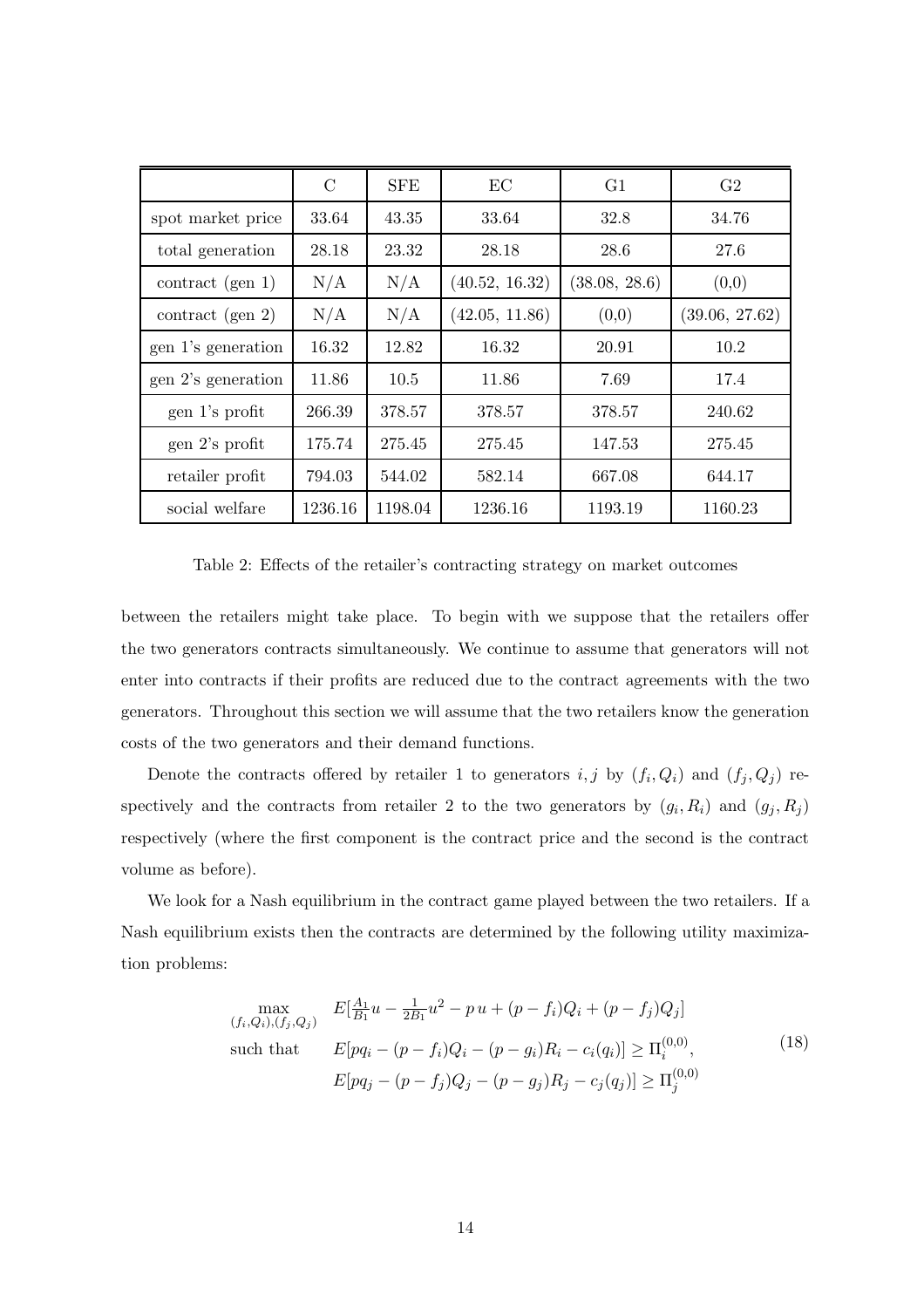and

$$
\max_{(g_i, R_i), (g_j, R_j)} E[\frac{A_2}{B_2}v - \frac{1}{2B_2}v^2 - pv + (p - g_i)R_i + (p - g_j)R_j]
$$
  
such that 
$$
E[pq_i - (p - f_i)Q_i - (p - g_i)R_i - c_i(q_i)] \ge \Pi_i^{(0,0)},
$$

$$
E[pq_j - (p - f_j)Q_j - (p - g_j)R_j - c_j(q_j)] \ge \Pi_j^{(0,0)}
$$
(19)

where  $\Pi_{i}^{(0,0)}, \Pi_{j}^{(0,0)}$  $j^{(0,0)}$  are the expected spot market profit of generator i and generator j when neither generator accepts the contract offers;  $u = A_1 - B_1p$  and  $v = A_2 - B_2p$  are the consumptions of retailer 1 and retailer 2, respectively; and the spot price  $p$  and the generation quantities  $q_1, q_2$  when the contract offers are accepted are as given in Section 2 with  $A =$  $A_1 + A_2$  and  $B = B_1 + B_2$ .

In the same way as the derivation in Section 3, we can obtain the first order optimality conditions with respect to the contract volumes of (18) and (19). Using the identity  $q_1+q_2-u$ v, we can show

$$
\begin{pmatrix}\n\frac{\partial q_1}{\partial Q_1} & \frac{\partial q_2}{\partial Q_1} \\
\frac{\partial q_1}{\partial Q_2} & \frac{\partial q_2}{\partial Q_2}\n\end{pmatrix}\n\begin{pmatrix}\nE[p - c'_1(q_1)] \\
E[p - c'_2(q_2)]\n\end{pmatrix} =\n\begin{pmatrix}\nE[R_1 + R_2 - v]\frac{\partial p}{\partial Q_1} \\
E[R_1 + R_2 - v]\frac{\partial p}{\partial Q_2}\n\end{pmatrix}
$$
\n(20)

and

$$
\begin{pmatrix}\n\frac{\partial q_1}{\partial R_1} & \frac{\partial q_2}{\partial R_1} \\
\frac{\partial q_1}{\partial R_2} & \frac{\partial q_2}{\partial R_2}\n\end{pmatrix}\n\begin{pmatrix}\nE[p - c'_1(q_1)] \\
E[p - c'_2(q_2)]\n\end{pmatrix} =\n\begin{pmatrix}\nE[Q_1 + Q_2 - u]\frac{\partial p}{\partial R_1} \\
E[Q_1 + Q_2 - u]\frac{\partial p}{\partial R_2}\n\end{pmatrix}.
$$
\n(21)

Now the two matrices on the left hand side are equal (and given by  $(7)$ ) and  $\partial p/\partial Q_1 =$  $\partial p/\partial R_1$ , and so with optimal contracts the expected uncontracted exposure for the two retailers will be equal, that is  $Q_i + Q_j - E[u] = R_i + R_j - E[v]$ .

**Lemma 4** At the equilibrium point the two retailers are fully contracted, that is  $E[u] = Q_1 +$  $Q_2$  and  $E[v] = R_1 + R_2$ .

## Proof: See Appendix.

From this lemma and (20) we have

$$
E[p] = E[c'_1(q_1)]
$$
 and  $E[p] = E[c'_2(q_2)],$ 

that is, the expected spot market price is equal to the expected marginal cost of generation. Consequently the expected social welfare is maximized at this equilibrium.

The equation  $E[p] = E[c'_i]$  $i(q_i)$  also implies that each generator is contracted the same amount as it expects to be dispatched, because  $E[p - c'_i]$  $I'_{i}(q_{i})] = (E[q_{i}] - (R_{i} + Q_{i}))/(B + \beta_{j})$ for  $i = 1, 2$ .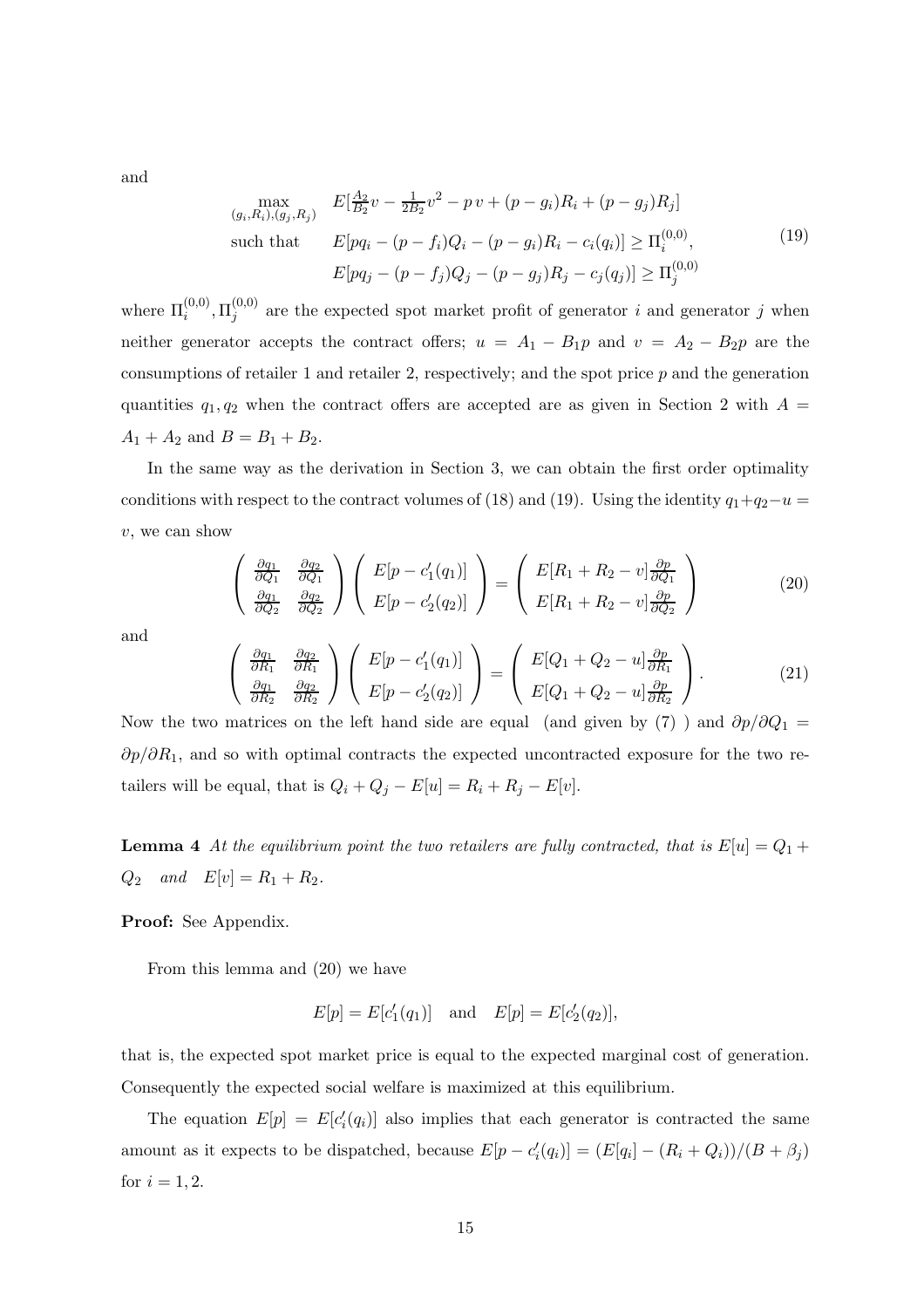Now we show that the solutions to (18) and (19) are Nash equilibria of the game (18) and (19) by showing that the Hessian of the Lagrangian function of each of (18) and (19) is negative semi-definite. We only show this for (18) since the other is similar.

We need to be careful about the choices of the prices  $f_1$  and  $f_2$ , so rather than eliminate them we retain the constraints and form the Lagrangian. The KKT conditions with respect to  $f_1$  and  $f_2$  then imply that the unique Lagrange multipliers for both of the constraints are 1 (we do not deal with the cases where either  $Q_i = 0$  or  $Q_j = 0$  or  $Q_i = Q_j = 0$  since the analysis for them are the same).

Given the Lagrange multipliers, the Lagrangian of the problem (18) is

$$
L(f_i, f_j, Q_i, Q_j) = E[\frac{A_1}{B_1}u - \frac{1}{2B_1}u^2 - p u + p(q_i + q_j) - c_i(q_i) - c_j(q_j) - (p - q_i)R_i - (p - g_j)R_j - \pi_i^{(0,0)} - \pi_j^{(0,0)}]
$$

which is independent of  $f_i, f_j$ . From Proposition 7 we know that L is a concave function of  $Q_i, Q_j$ . So any solution to the first order conditions of (18) or (19) is a maximizer of the problem. Hence, any solution to the joint system of the first order conditions of (18) and (19) is a Nash equilibrium of the game.

Therefore, based on the analysis above, we have the following proposition.

Proposition 5 At a Nash equilibria for (18) and (19) between the two retailers:

- (a) the expected spot market price is equal to the expected marginal cost of generation;
- (b) the expected generation of each generator is equal to its total contract volume;
- (c) the expected consumption of each retailer is equal to its total contract volume.

Moreover any solution which satisfies  $(b)$  and  $(c)$  and has contract prices that make the inequalities of (18) satisfied with equality, is a Nash equilibrium.

We can calculate the expected total generation levels for each generator; just as before they are given by the expressions (11)-(12). So this determines  $Q_1 + R_1$  and  $Q_2 + R_2$ . Moreover the consumption of each retailer is determined from the spot price level which fixes  $Q_1 + Q_2$ and  $R_1 + R_2$ , the total contract volumes for the two generators. However there is still one degree of freedom, and so the individual contract quantities are not determined.

Moreover, even if we fix the contract quantities, we will not be able to determine the contract prices from the fact that the constraints in (18) and (19) are binding, unless we add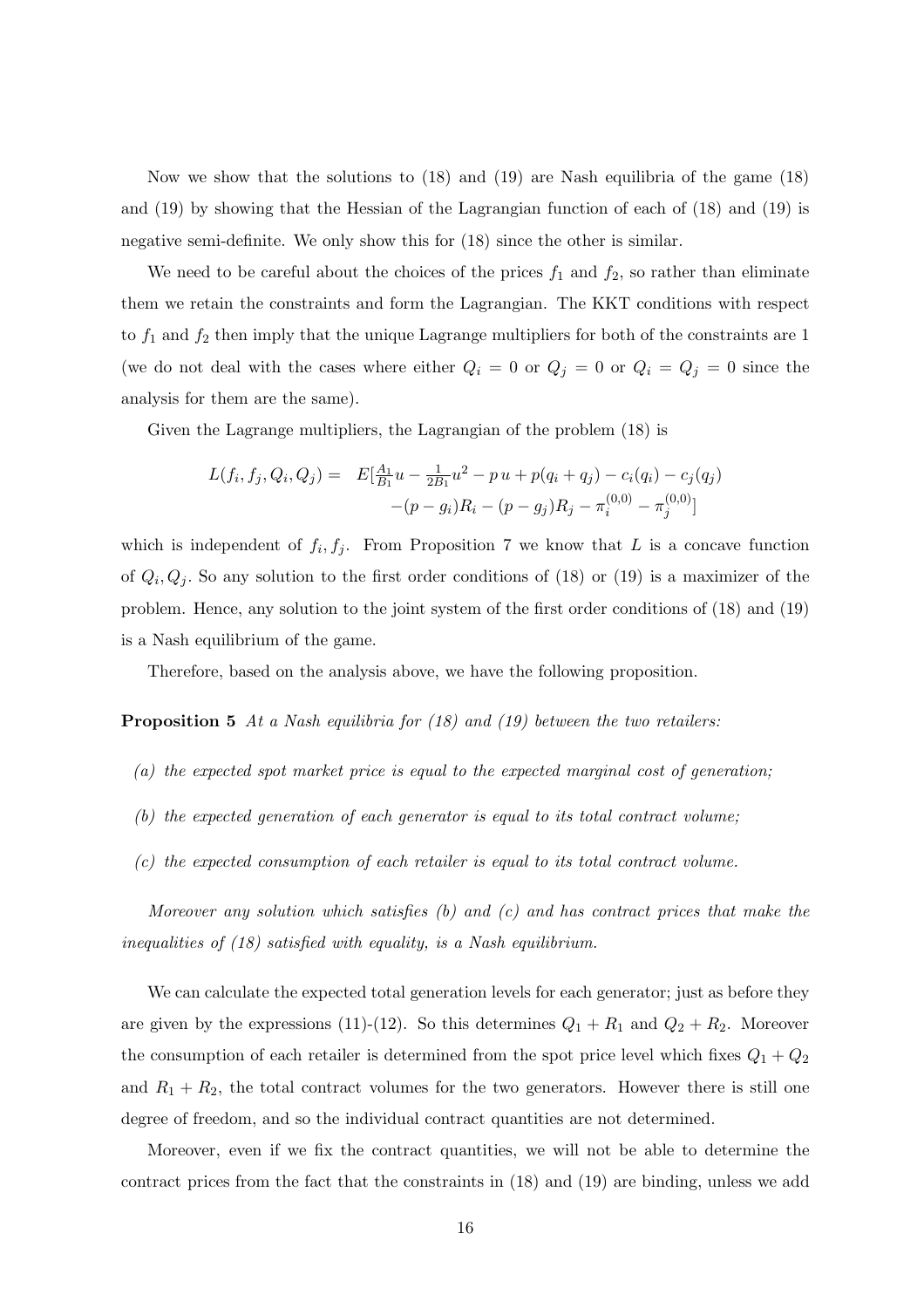a further restriction, such as asking that the prices offered to different generators by a single retailer are the same. The indeterminancy in contract prices is more significant than that in contract quantities, since it affects the profits for the two retailers.

The difficulty of coordinating on a single equilibrium if contracts are offered simultaneously makes it interesting to consider an alternative possible mechanism in the contract market. We suppose that retailer 1 acts as the leader and announces its contract volumes and one single contract price for the two generators and retailer 2 observes the contract positions of retailer 1 and offers its own contracts to the two generators. Further we suppose that if the contract prices needed from retailer 2 to compensate the two generators are too high (so that its profit is worse than by not entering any contracts), then there will be no contracts between the retailers and generators. Therefore, retailer 1 needs to give an incentive to retailer 2 to sign contracts with the two generators. We can represent the resulting problem as follows:

$$
\begin{aligned}\n\max_{f,Q_i,Q_j} & E[\frac{A_1}{B_1}u - \frac{1}{2B_1}u^2 - p\,u + (p-f)(Q_i + Q_j)] \\
& \text{and } & p, g_i, g_j, R_i, R_j \text{ are given by the solution to:} \\
\text{such that} & \begin{cases}\nE[\frac{1}{2B_2}v^2 + (p-g_i)R_i + (p-g_j)R_j] > \frac{(E[A_2]-B_2\xi_0)^2}{2B_2}, \\
\text{and } & p, g_i, g_j, R_i, R_j \text{ are given by the solution to:} \\
& \max_{(g_i,R_i),(g_j,R_j)} E[\frac{A_2}{B_2}v - \frac{1}{2B_2}v^2 - p\,v + (p-g_i)R_i + (p-g_j)R_j] \\
\text{such that} & E[pq_i - (p-f)Q_i - (p-g_j)R_i - c_i(q_i)] > \Pi_i^{(0)}, \\
& E[pq_j - (p-f)Q_j - (p-g_j)R_j - c_j(q_j)] > \Pi_j^{(0)},\n\end{cases}\n\end{aligned}\n\tag{22}
$$

As before  $u = A_1 - B_1p$  and  $v = A_2 - B_2p$  are the consumptions of retailer 1 and retailer 2; p,  $q_i$  and  $q_j$  are the market price and generation quantities when all contracts are accepted; and  $\Pi_i^{(0)}$  $_{i}^{\left( 0\right) },\Pi_{j}^{\left( 0\right) }$  $j^{(0)}$  are expected generator profits when contracts are not accepted. We have slightly simplified the formulation by observing that  $v^2/(2B_2)$  is the surplus of retailer 2 from consuming v units of electricity, since  $A_2v/B_2 - v^2/(2B_2) - pv = v^2/(2B_2)$ .

In this leader-follower environment we have the following proposition.

**Proposition 6** If the contracting takes place according to  $(22)$  then:

- 1) the expected spot market price is equal to the expected marginal cost of generation which implies that the social welfare is maximized;
- 2) the expected consumption of each of the two retailers is equal to its total contract volume:
- 3) the expected generation of each of the two generators is equal to its total contract volume.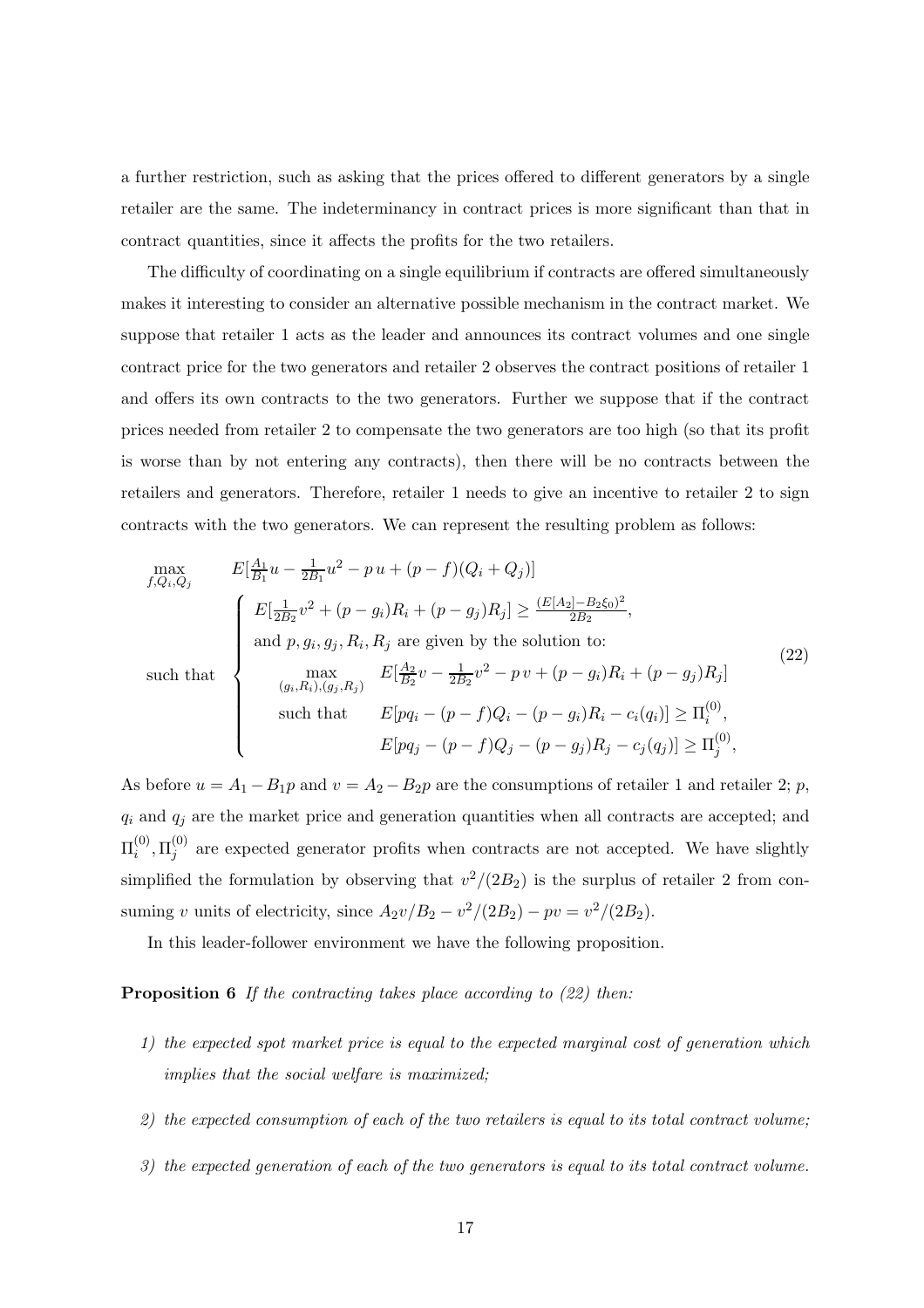Proof: See Appendix.

From this result and Proposition 5 we see that a solution to this system will also be a solution to (18) and (19). We can show that the contract price offered by the leader (retailer 1) is unique. However, the other quantities such as  $Q_i, Q_j$  may not be unique. Therefore, there will be different optimal contract offers by the follower (retailer 2) uniquely depending on  $Q_i, Q_j$ . The profits and the total contract volume for each of the retailers and generators, and spot market price are unique, i.e., independent of the optimal contract offers.

We conclude this section by giving a numerical example in Table 3 to the above model. In this example, we have two generators with their cost functions as given in Section 3 and two retailers with symmetric demand functions  $A_1 = A_2 = A/2 = 22.5, B_1 = B_2 = B/2 = 0.25$ where  $A, B$  are given in Section 3.

We implement the model  $(22)$  in the General Algebraic Modeling System  $(GAMS)$ .<sup>6</sup> The contracts offered by retailer 1 are: (36.75, 7.56) for generator 1 and (36.75, 7.44) for generator 2; contracts offered by retailer 2: (39.39, 7.44) for generator 1 and (39.35, 7.56) for generator 2. Recall that all the first components of the contracts are the contract prices and the second are the contract volumes. The consumptions by the two generators are equal, 15 units each for the fully competitive and contracted cases and 12.44 units for the no contract case. We can see that in this leader-follower arrangement the full additional retailer benefit (in comparison with the supply function equilibrium without contracts) flows to retailer 1.

# 6 Conclusions

Contracts are traditionally used to manage market participants' financial risks arising from the random variation in market prices and uncertainties in the production processes. In this paper we have examined a wholesale electricity contract market in which retailers set the terms of the contracts, but need to make these attractive to the generators. With this model, it is natural to assume that there is a contract premium even when the market participants are risk neutral. We have shown that contracts can play a strategic role in determining market

 $6$ We reformulate the problem as an ordinary nonlinear programming problem by replacing the follower's problem with its first order optimality conditions. We take advantage of the strict complementarity conditions between the two constraints and their Lagrange multiplers (In general, this will lead to a mathematical program with complemenarity constraints, see Luo *et al.* [1996]). So, in our formulation, these two constraints become equality constraints and the conditions corresponding to the derivatives with respect to  $R_i, R_j$  are (21). So we can call nonlinear programming solvers in GAMS to solve the reformulated problem.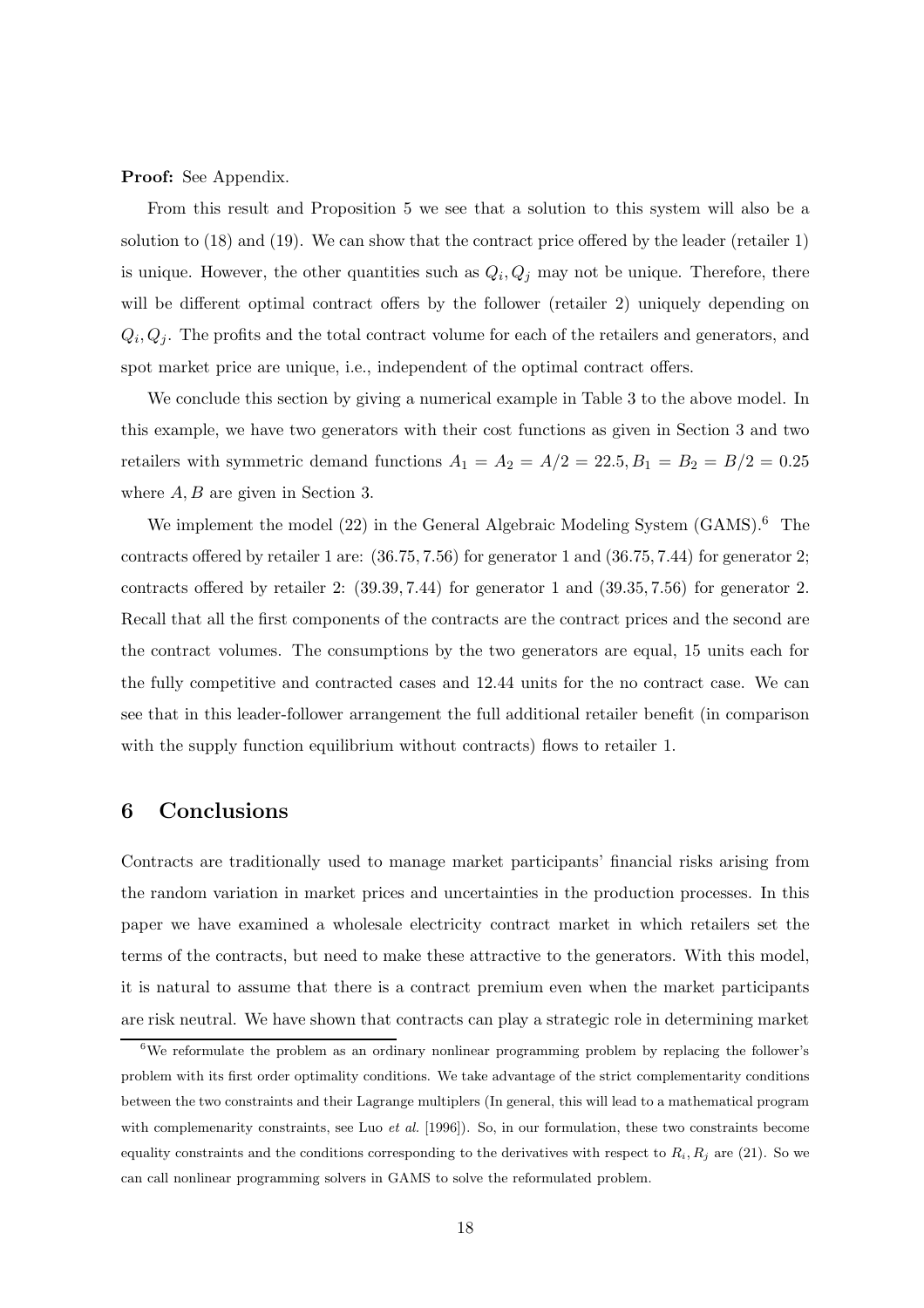|                    | competitive | SFE with no contract | under contracts of $(22)$ |
|--------------------|-------------|----------------------|---------------------------|
| market price       | 30          | 40.25                | 30                        |
| total generation   | 30          | 24.88                | 30                        |
| retailer 1 profit  | 450         | 309.39               | 348.79                    |
| retailer 2 profit  | 450         | 309.39               | 309.39                    |
| generator 1 profit | 225         | 345.91               | 345.91                    |
| generator 1 profit | 225         | 345.91               | 345.91                    |
| social welfare     | 1350        | 1310.6               | 1350                      |

Table 3: Outcomes of contracting procedures under (22)

outcomes, since there is a benefit to the retailers in offering contracts. The results in Section 3 and Section 5 show that, under a variety of mechanisms, allowing strategic contract bids by retailers will give spot market outcomes where the marginal cost of generation is equal to the marginal utility of consumption, and hence social welfare is maximized.

# 7 Appendix

#### Proof of Proposition 1

The optimal linear supply function offered by generator  $i$  satisfies

$$
\alpha_i + \beta_i p = s_i(p) = x_i + [p - C_i - D_i(\alpha_i + \beta_i p)](B + \beta_j)
$$
  
=  $x_i - (C_i + D_i \alpha_i)(B + \beta_j) + (1 - D_i \beta_i)(B + \beta_j)p$ 

for any p. Therefore, the coefficients  $(\alpha_1,\beta_1,\alpha_2,\beta_2)$  of the equilibrium supply curves are a solution to the following quadratic system:

$$
\alpha_1(1+D_1B) + C_1\beta_2 + D_1\alpha_1\beta_2 = x_1 - C_1B,
$$
  
\n
$$
\beta_1(1+D_1B) - \beta_2 + D_1\beta_1\beta_2 = B,
$$
  
\n
$$
\alpha_2(1+D_2B) + C_2\beta_1 + D_2\alpha_2\beta_1 = x_2 - C_2B,
$$
  
\n
$$
\beta_2(1+D_2B) - \beta_1 + D_2\beta_2\beta_1 = B.
$$
\n(23)

The unique upward sloping solution to the above system is as given in the proposition statement.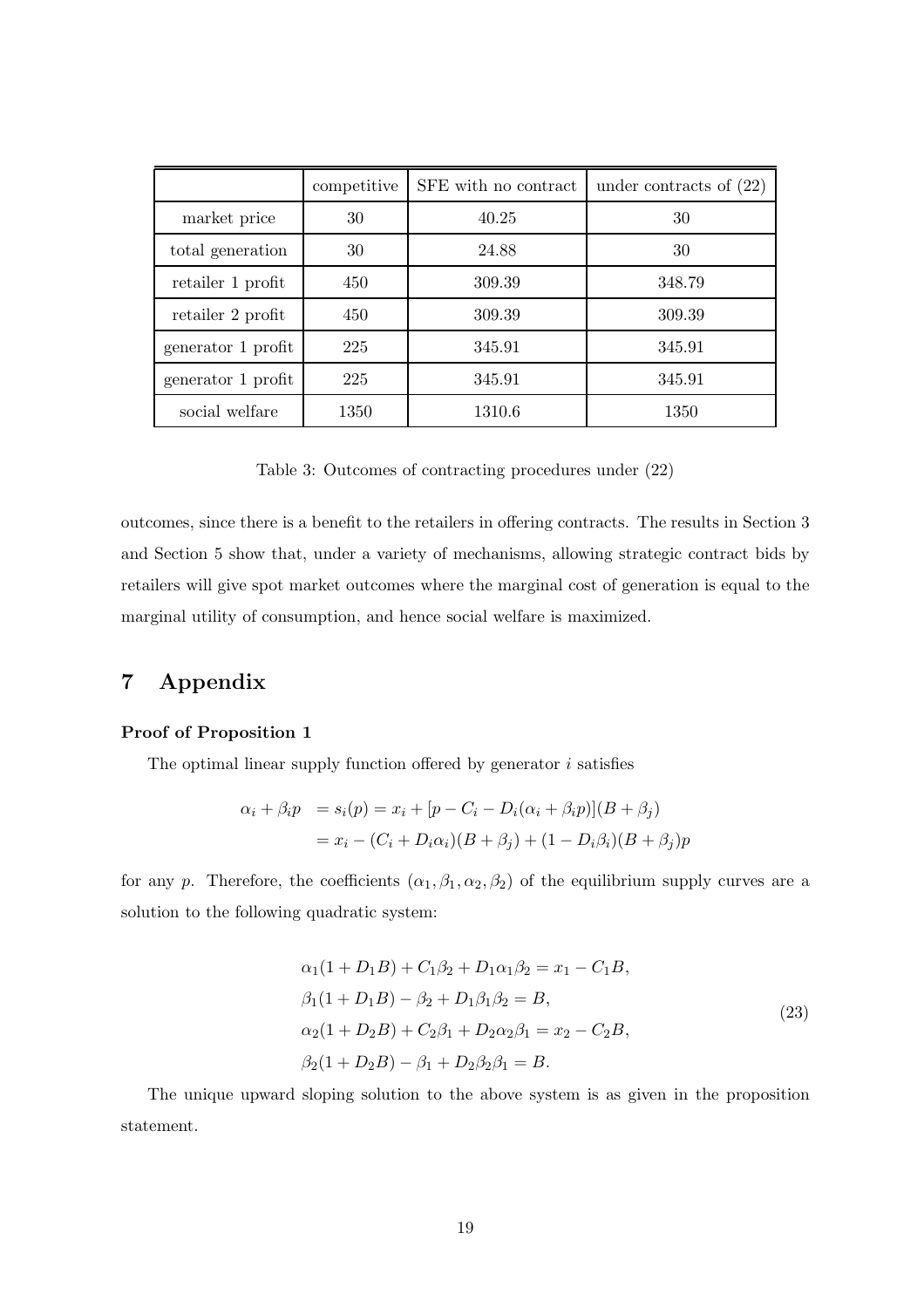Given these supply offers, the spot market price, which depends on the demand  $A$ , is

$$
p(x_1, x_2) = \frac{A - \alpha_1 - \alpha_2}{B + \beta_1 + \beta_2}
$$
  
= 
$$
\frac{A + C_1\beta_1 + C_2\beta_2 - (1 - D_1\beta_1)x_1 - (1 - D_2\beta_2)x_2}{B + \beta_1 + \beta_2}
$$
  
= 
$$
\frac{A + C_1\beta_1 + C_2\beta_2}{B + \beta_1 + \beta_2} - \frac{1 - D_1\beta_1}{B + \beta_1 + \beta_2}x_1 - \frac{1 - D_2\beta_2}{B + \beta_1 + \beta_2}x_2.
$$

This has the form we require, since  $(1 - D_i \beta_i)(B + \beta_j) = \beta_i$ .

The first generator is dispatched a quantity

$$
q_1(x_1, x_2) = \alpha_1 + \beta_1 p
$$
  
=  $\beta_1 \xi_0 - C_1 \beta_1 + (1 - D_1 \beta_1 - \beta_1 \xi_1) x_1 - \beta_1 \xi_2 x_2$   
=  $\beta_1 (\xi_0 - C_1) + \frac{\beta_1}{B + \beta_1 + \beta_2} x_1 - \beta_1 \xi_2 x_2$ 

which gives the coefficients we claim. A similar argument applies for the second generator.

#### Proof of Proposition 3

(a) From the expressions for the profit under different scenarios we have

$$
\pi_i^{(i,0)} - \pi_i^{(0,0)} = p^{(i,0)}(q_i^{(i,0)} - \bar{Q}_i - Q_i) - p^{(0,0)}(q_i^{(0,0)} - \bar{Q}_i) + f_i Q_i - c_i(q_i^{(i,0)}) + c_i(q_i^{(0,0)})
$$
  
\n
$$
= (p^{(0,0)} - \xi_i Q_i)(q_i^{(i,0)} - \bar{Q}_i - Q_i) - p^{(0,0)}(q_i^{(0,0)} - \bar{Q}_i) + f_i Q_i - c_i(q_i^{(i,0)}) + c_i(q_i^{(0,0)})
$$
  
\n
$$
= p^{(0,0)}Q_i(\psi_{ii} - 1) - \xi_i Q_i(q_i^{(i,0)} - \bar{Q}_i - Q_i) + f_i Q_i - c_i(q_i^{(i,0)}) + c_i(q_i^{(0,0)}).
$$

Similarly:

$$
\pi_i^{(i,j)} - \pi_i^{(0,j)} = p^{(0,j)}Q_i(\psi_{ii} - 1) - \xi_i Q_i(q_i^{(i,j)} - \bar{Q}_i - Q_i) + f_i Q_i - c_i(q_i^{(i,j)}) + c_i(q_i^{(0,j)}).
$$

Hence

$$
(\pi_i^{(i,j)} - \pi_i^{(0,j)}) - (\pi_i^{(i,0)} - \pi_i^{(0,0)})
$$
\n
$$
= (p^{(0,j)} - p^{(0,0)})Q_i(\psi_{ii} - 1) - \xi_i Q_i(q_i^{(i,j)} - q_i^{(i,0)}) - c_i(q_i^{(i,j)}) + c_i(q_i^{(0,j)}) + c_i(q_i^{(i,0)}) - c_i(q_i^{(0,0)})
$$
\n
$$
> -\xi_j Q_j Q_i(\psi_{ii} - 1) + \xi_i Q_i Q_j \psi_{ij}
$$

using the fact that  $c(x) + c(x + a - b) < c(x - b) + c(x + a)$  if  $a > 0$ ,  $b > 0$  (since c is convex  $(a + b)c(x) < ac(x - b) + bc(x + a)$  and  $(a + b)c(x + a - b) < bc(x - b) + ac(x + a)$ .

Now, as  $\psi_{ii}$  < 1 and all other quantities are positive, we can deduce that

$$
\pi_i^{(i,j)} - \pi_i^{(0,j)} > \pi_i^{(i,0)} - \pi_i^{(0,0)}.
$$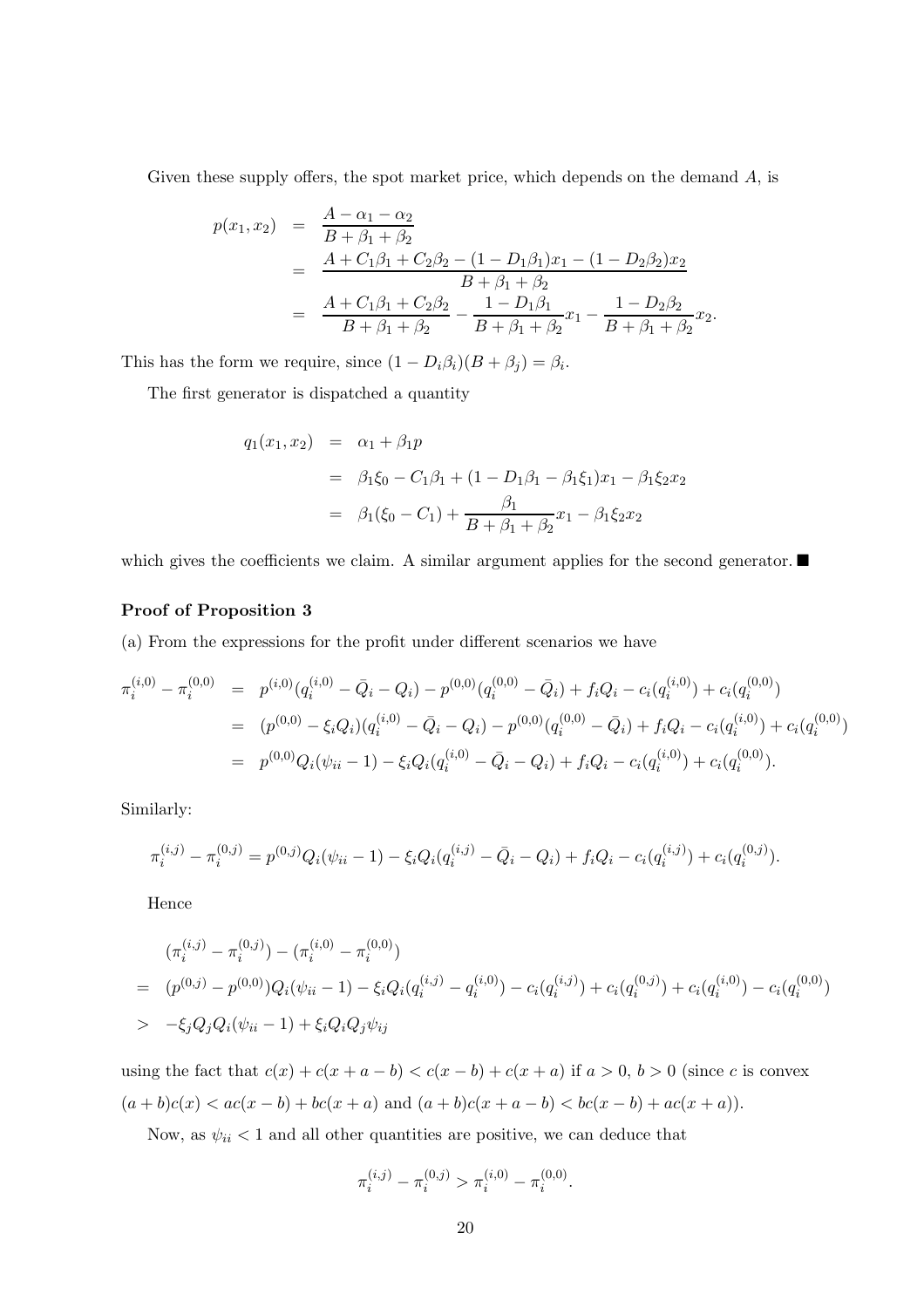(b) Assume that a contract of size  $Q_i$  has been accepted by generator i. Writing p,  $q_i, \pi_i$  for the spot market price, dispatch quantity and profit of generator  $i$  in the spot market, we have

$$
\frac{\partial \pi_i}{\partial Q_j} = \frac{\partial p}{\partial Q_j} [q_i - (\bar{Q}_i + Q_i)] + (p - \frac{dc_i}{dq_i}) \frac{\partial q_i}{\partial Q_j}
$$

$$
= [\frac{\partial p}{\partial Q_j} + \frac{1}{B + \beta_j} \frac{\partial q_i}{\partial Q_j}] [q_i - (\bar{Q}_i + Q_i)]
$$

$$
= -\frac{\beta_j}{(B + \beta_i)(B + \beta_j)} [q_i - (\bar{Q}_i + Q_i)]
$$

$$
\begin{cases} < 0, & \text{if } q_i > \bar{Q}_i + Q_i \\ \ge 0, & \text{if } q_i \le \bar{Q}_i + Q_i \end{cases}
$$

since  $p - dc_i/dq_i = [q_i - (\bar{Q}_i + Q_i)]/(B + \beta_j)$  by (1).

(c) Begin by fixing the random shock A. We will use part (b) to establish that  $\pi_i^{(i,0)} > \pi_i^{(i,j)}$ . Consider the change in generator i profit as  $Q_j$  is increased from zero. In order for  $\partial \pi_i/\partial Q_j$  to remain negative, we need to show that the dispatch quantity,  $q_i$ , remains greater than  $\overline{Q}_i + Q_i$ over the range of values for  $Q_j$ . But notice that the quantity  $q_i$  is a decreasing function of  $Q_j$ . Thus  $q_i \ge q_i^{(i,j)}$  which is  $\bar{Q}_i + Q_i$  from (9).

Since the solution to the retailer's problem is constrained to have  $\pi_i^{(i,j)} \geq \pi_i^{(0,0)}$  $i^{(0,0)}$ , we can deduce that  $\pi_i^{(i,0)} > \pi_i^{(0,0)}$ . So the solution in which neither generator accepts the contract offer is not a Nash equilibrium. Moreover, using part (a),  $\pi_i^{(i,j)} > \pi_i^{(0,j)}$  and from a similar argument for generator j,  $\pi_j^{(i,j)} > \pi_j^{(i,0)}$ . Thus the solution in which each generator accepts the contract offer is a Nash equilibrium, and is unique. Since this holds for any realisation of the random shock A it also holds in expectation.

#### Proof of lemma 4. First, we have

$$
R_1 + R_2 - v = R_1 + R_2 - (q_1 + q_2 - u)
$$
  
=  $(R_1 + Q_1 - q_1) + (R_2 + Q_2 - q_2) + u - Q_1 - Q_2$   
=  $-(B + \beta_2)(p - c'_1(q_1)) - (B + \beta_1)(p - c'_2(q_2)) + u - Q_1 - Q_2.$ 

Let  $\delta = Q_1 + Q_2 - E[u]$  be the expected value of the uncontracted exposure. So

$$
(B + \beta_2)E[p - c'_1(q_1)] + (B + \beta_1)E[p - c'_2(q_2)] = -2\delta.
$$

But from the linear system (21), we can show that

$$
E[p - c'_1(q_1)] = \delta \frac{(B + \beta_1)(B + \beta_2)}{B\beta_1\beta_2} (\beta_2 \frac{\partial p}{\partial Q_1} + \frac{\beta_1\beta_2}{B + \beta_2} \frac{\partial p}{\partial Q_2})
$$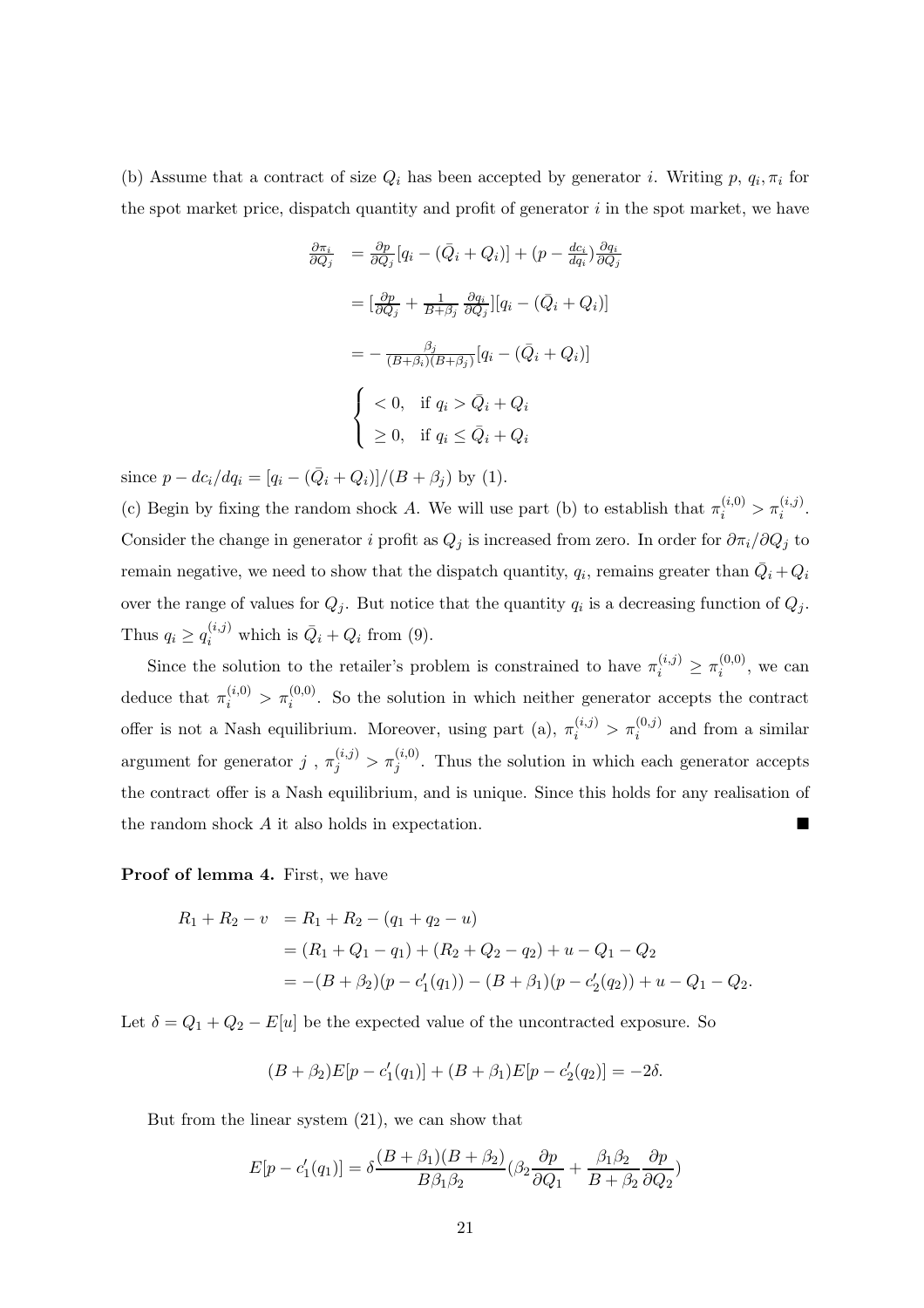and

$$
E[p - c'_2(q_2)] = \delta \frac{(B + \beta_1)(B + \beta_2)}{B\beta_1\beta_2} \left(\frac{\beta_1\beta_2}{B + \beta_1} \frac{\partial p}{\partial Q_1} + \beta_1 \frac{\partial p}{\partial Q_2}\right).
$$

Since  $\partial p/\partial R_1 = -\xi_1, \partial p/\partial R_2 = -\xi_2$ , we have

$$
-2\delta = (B + \beta_2)E[p - c'_1(q_1)] + (B + \beta_1)E[p - c'_2(q_2)]
$$
  
=  $-\delta \frac{(B + \beta_1)(B + \beta_2)}{B\beta_1\beta_2} (B + \beta_1 + \beta_2)(\beta_2\xi_1 + \beta_1\xi_2)$   
=  $-2\delta - \delta \frac{\beta_1 + \beta_2}{B}.$ 

after some algebra. Therefore  $\delta = 0$ .

Proof of Proposition 6. We considering retailer 2's profit maximization problem. The first order optimality conditions are derived in the same way as before, so that the conditions (21) hold and the constraints are binding. Hence

$$
E[pq_i - (p - f)Q_i - (p - g_i)R_i - c_i(q_i)] = \Pi_i^{(0)},
$$
  
\n
$$
E[pq_j - (p - f)Q_j - (p - g_j)R_j - c_j(q_j)] = \Pi_j^{(0)},
$$

Now we can reformulate the problem for retailer 1 as

$$
\max_{f,Q_i,Q_j} \qquad E[\frac{A_1}{B_1}u - \frac{1}{2B_1}u^2 - p u + (p-f)(Q_i + Q_j)]
$$
\nsuch that

\n
$$
E[\frac{1}{2B_2}v^2 + pq_i - (p-f)Q_i - c_i(q_i)] - \Pi_i^{(0)}
$$
\n
$$
+ E[pq_j - (p-f)Q_j - c_j(q_j)] - \Pi_j^{(0)} \ge \frac{(E[A_2] - B_2\xi_0)^2}{2B_2},
$$

recognizing that  $p, q_i, q_j$  depend on the values of  $R_i, R_j$  which arise from solving retailer 2's problem. In fact, from the results in Section 3, we know that  $R_i, R_j, g_i, g_j$  uniquely depend on  $f, Q_i, Q_j$  and this dependence is continuous differentiable if  $R_i > 0, R_j > 0$  or more generally the strict complementarity conditions hold between the constraints and corresponding Lagrange multipliers (see Fiacco [1983] for example), since the strong second order sufficient conditions hold at such solutions.

The optimality conditions for retailer 1's problem turn out to be

$$
\begin{pmatrix}\n\frac{\partial q_1}{\partial Q_1} & \frac{\partial q_2}{\partial Q_1} \\
\frac{\partial q_1}{\partial Q_2} & \frac{\partial q_2}{\partial Q_2}\n\end{pmatrix}\n\begin{pmatrix}\nE[p - c'_1(q_1)] \\
E[p - c'_2(q_2)]\n\end{pmatrix} =\n\begin{pmatrix}\n0 \\
0\n\end{pmatrix}
$$
\n(24)

and

$$
E\left[\frac{v^2}{2B_2} + p(q_i + q_j) - (p - f)(Q_i + Q_j) - c_j(q_j) - c_i(q_i)\right] - \Pi_i^{(0)} - \Pi_j^{(0)} = \frac{(E[A_2] - B_2\xi_0)^2}{2B_2}.
$$
 (25)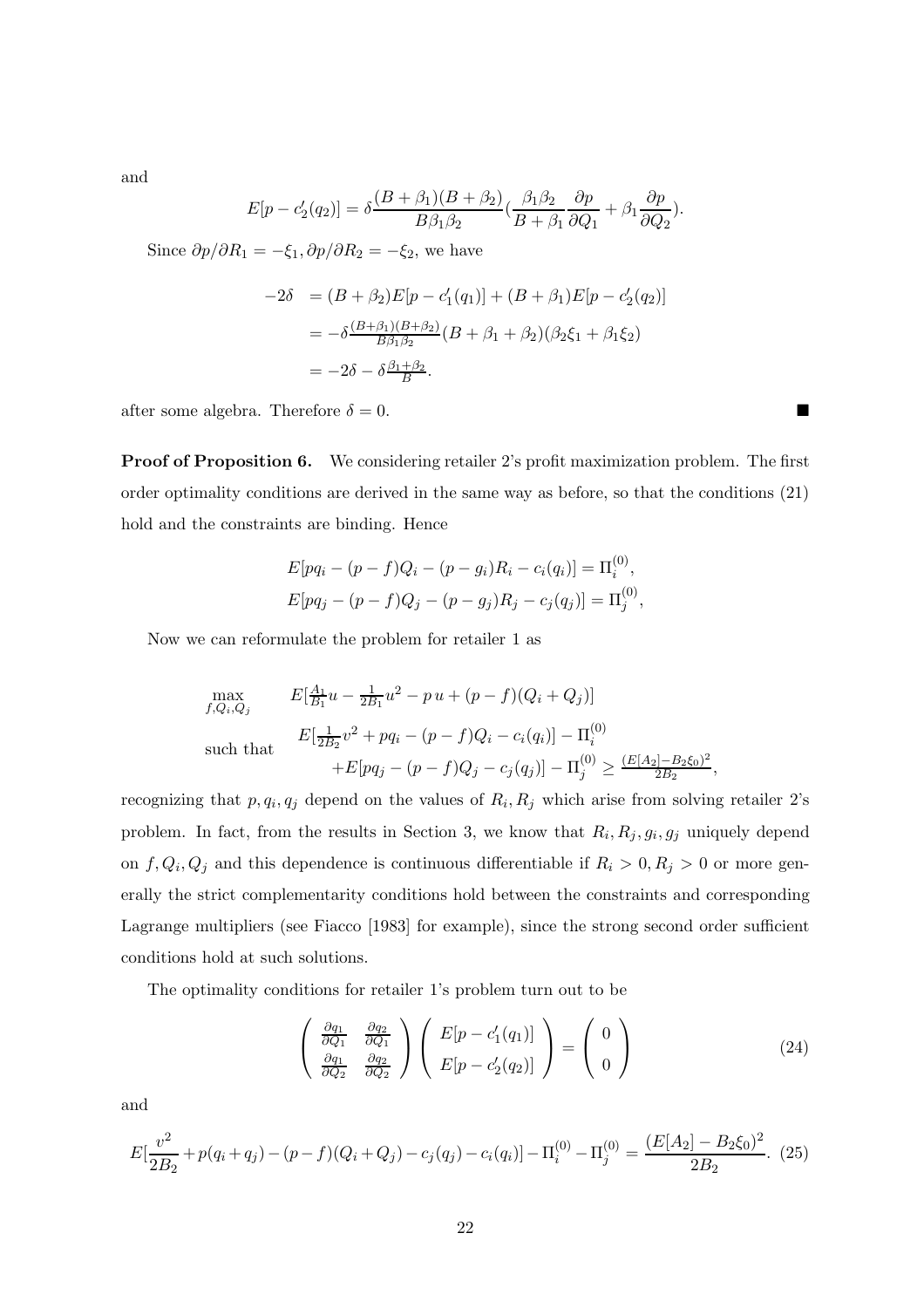Note that there is an important difference between the  $2 \times 2$  matrix appearing in (24) and the one in (20), since now  $R_i$ ,  $R_j$  are functions of  $Q_1$ ,  $Q_2$ , not independent of them as in (20). We need to determine the way that this dependence affects the various derivatives.

The follower's optimality conditions imply that the system (21) holds. We will rewrite this in terms of  $E[q_1], E[q_2]$  and the fundamental parameters of the problem making use of the following identities:

$$
E[u] = (B_1E[q_1] + B_1E[q_2] + E[BA_1 - B_1A])/B
$$

and

$$
\left(\begin{array}{c} E[p - c_1'(q_1)] \ E[p - c_2'(q_2)] \end{array}\right) = -\frac{1}{B} \left(\begin{array}{cc} 1 + BD_1 & 1 \ 1 & 1 + BD_2 \end{array}\right) \left(\begin{array}{c} E[q_1] \ E[q_2] \end{array}\right) + \frac{1}{B} \left(\begin{array}{c} \overline{A} - BC_1 \ \overline{A} - BC_2 \end{array}\right)
$$

which is due to the identity  $E[p] = E[A] - B(E[q_1] + E[q_2])$ . So (21) becomes

$$
\Gamma\left(\begin{array}{c}E[q_1] \\ E[q_2]\end{array}\right) = \Psi\left(\begin{array}{c}\overline{A} - BC_1 \\ \overline{A} - BC_2\end{array}\right) - (BQ_1 + BQ_2 - E[BA_1 - B_1A])\left(\begin{array}{c}-\xi_1 \\ -\xi_2\end{array}\right),\tag{26}
$$

where we have written

$$
\Psi = \left(\begin{array}{cc} \psi_{11} & -\psi_{21} \\ -\psi_{12} & \psi_{22} \end{array}\right), \quad \Gamma = \Psi \left(\begin{array}{cc} 1 + BD_1 & 1 \\ 1 & 1 + BD_2 \end{array}\right) + B_1 \left(\begin{array}{cc} \xi_1 & \xi_1 \\ \xi_2 & \xi_2 \end{array}\right).
$$

Finally we can calculate the derivatives we require: taking derivatives of (26) with respect to  $Q_1$  leads to

$$
\Gamma\left(\begin{array}{c}\frac{\partial q_1}{\partial Q_1}\\\frac{\partial q_2}{\partial Q_1}\end{array}\right)=\left(\begin{array}{c}B\xi_1\\B\xi_2\end{array}\right).
$$

Now  $Γ$  is invertible because

$$
det(\Gamma) = (\psi_{11}\psi_{22} - \psi_{21}\psi_{12})(B^2D_1D_2 + BD_1 + BD_2)
$$
  
+
$$
BB_1(\psi_{22}D_2\xi_1 + \psi_{11}D_1\xi_2 + \psi_{12}D_1\xi_1 + \psi_{21}D_2\xi_2) > 0
$$

due to  $det(\Psi) = \psi_{11}\psi_{22} - \psi_{21}\psi_{12} > 0$  and the fact that all other terms are strictly positive. In fact,  $\Gamma$  is positive definite.

Let  $\delta = Q_1 + Q_2 - E[u]$ . Then using (21), we have (24) given by

$$
\delta\left(\begin{array}{cc}\frac{\partial q_1}{\partial Q_1} & \frac{\partial q_2}{\partial Q_1} \\ \frac{\partial q_1}{\partial Q_2} & \frac{\partial q_2}{\partial Q_2}\end{array}\right) \cdot \Psi^{-1} \cdot \left(\begin{array}{c}\xi_1 \\ \xi_2\end{array}\right) = \left(\begin{array}{c}0 \\ 0\end{array}\right).
$$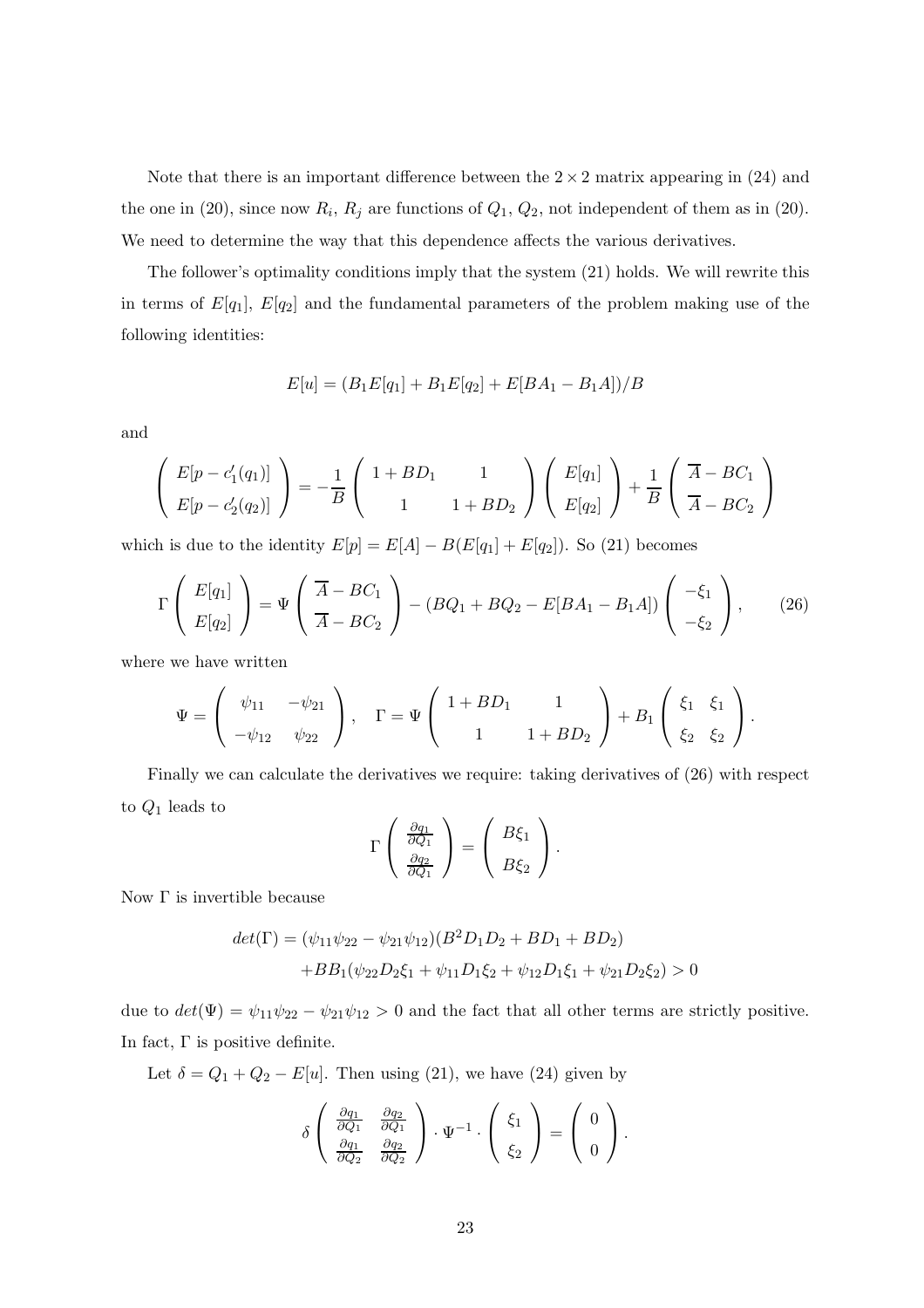From the first component in this vector equation we can derive

$$
\delta \cdot (\xi_1, \xi_2) \cdot (\Gamma^{-1})^T \cdot \Psi^{-1} \cdot \begin{pmatrix} \xi_1 \\ \xi_2 \end{pmatrix} = 0.
$$

Let  $\Lambda = \Psi \Gamma^T$ , which is the inverse of the 2 × 2 matrix in the left side of the above equation. We show that  $\Lambda$  is positive definite by checking that both the top left element and the determinant are positive. Now

$$
\Lambda_{11} = [-\psi_{21} + \psi_{11}(1 + BD_1) + B_1\xi_1]\psi_{11} - [\psi_{11} - \psi_{21}(1 + BD_2) + B_1\xi_1]\psi_{21}
$$
  
= 
$$
[BD_1(B + \beta_2)\xi_1 + (B + B_1)\xi_1](B + \beta_2)\xi_1 - [(B + B_1 - BD_2\beta_2)\xi_1]\beta_2\xi_1
$$
  
= 
$$
\xi_1^2[BD_1(B + \beta_2)^2 + B(B + B_1) + BD_2\beta_2^2] > 0
$$

and  $det(\Lambda) = (\psi_{11}\psi_{22} - \psi_{21}\psi_{12})det(\Gamma) > 0.$ 

Thus  $\Lambda^{-1}$  is positive definite, which implies

$$
\delta = Q_1 + Q_2 - E[u] = 0
$$

since  $(\xi_1, \xi_2) \neq (0, 0)$ .

Therefore from (21), we have

$$
E[p] = E[c'_1(q_1)] \text{ and } E[p] = E[c'_2(q_2)],
$$

that is, the expected spot market price equals the expected marginal cost of generation of the two generators. Moreover, since  $E[p - c'_i]$  $\mathcal{L}'_i(q_i)$  =  $(E[q_i] - (Q_i + R_i))/(B + \beta_j)$ , we have  $E[q_i] = Q_i + R_i$  for  $i, j = 1, 2, i \neq j$ . That is, generator i is fully contracted. Because  $E[u] = Q_1 + Q_2$ , we have  $E[v] = E[q_1 + q_2 - u] = R_1 + R_2$ , that is, retailer 2 (the follower) is also fully contracted.

Since  $E[q_i], E[q_j]$  are determined by conditions  $E[p] = E[c_1]$  $I_1(q_1)$  and  $E[p] = E[c_2]$  $'_{2}(q_{2})]$ (see (11), (12)), they are independent of how the two retailers offer the contracts; so are the retailers' expected consumptions, total contract levels and expected profits for all the retailers and generators. Therefore  $f$  is uniquely determined in  $(25)$ .

Proposition 7 The following functions are concave:

(a)  $U(Q_1, Q_2) = E[\frac{A}{B}]$  $\frac{A}{B}q-\frac{1}{2B}q^2-c_i(q_i)-c_j(q_j)-\pi^{(0,0)}_i-\pi^{(0,0)}_j$  $\binom{0,0)}{j}$ (b)  $V(Q_i) = E[\frac{A}{B}]$  $\frac{A}{B}q-\frac{1}{2B}q^{2}-pq_{j}-c_{i}(q_{i})+(p-\bar{f}_{j})\bar{Q}_{j}-\pi_{i}^{(0)}$  $\binom{(\mathsf{U})}{i}$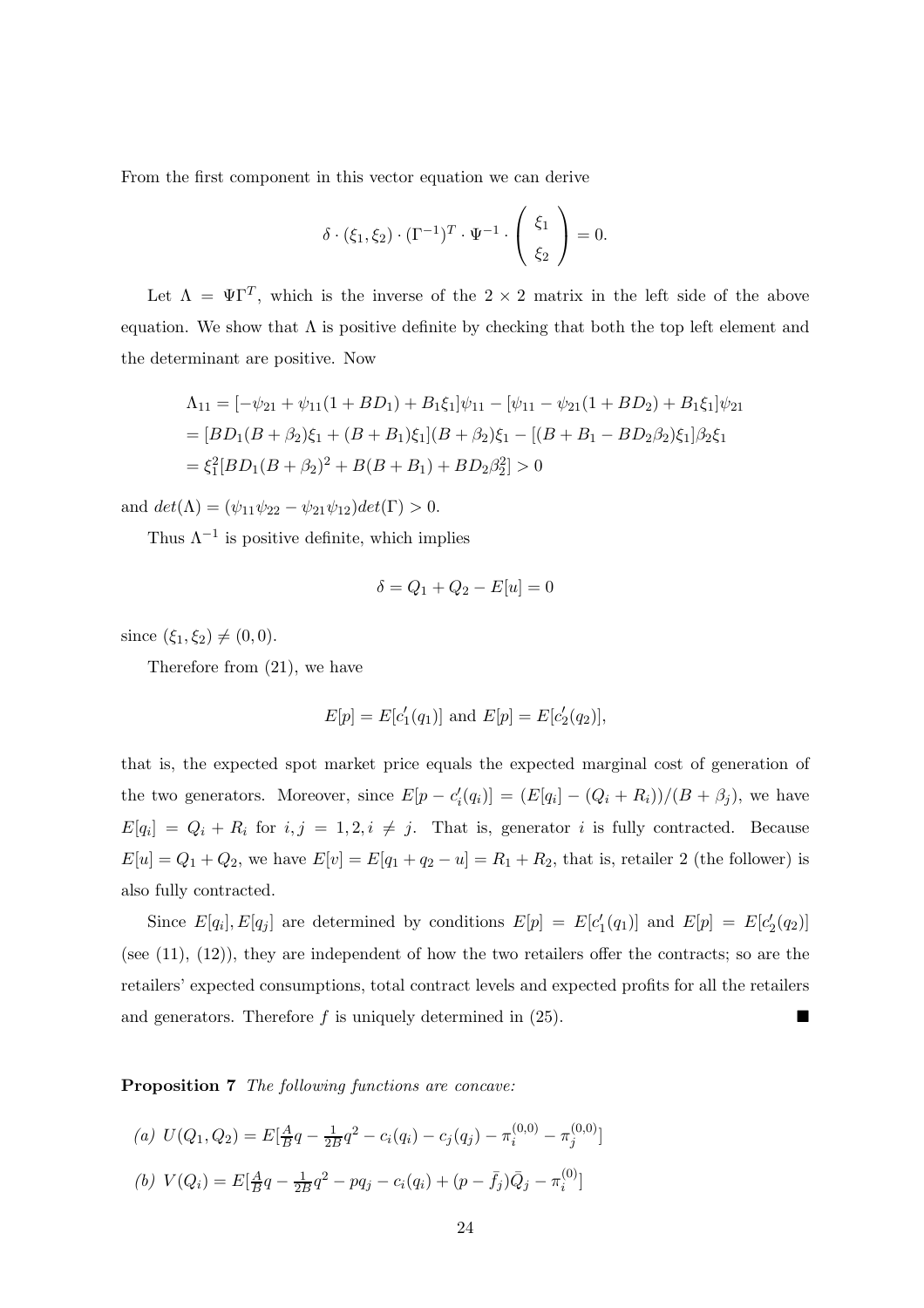$$
(c) \quad L(Q_i, Q_j) = E[\frac{A_1}{B_1}u - \frac{1}{2B_1}u^2 - pu + p(q_i + q_j) - c_i(q_i) - c_j(q_j) - (p - q_i)R_i - (p - q_j)R_j - \pi_i^{(0,0)} - \pi_j^{(0,0)}]
$$

## Proof

(a) Using the fact that  $\frac{A}{B} - \frac{1}{B}q = p$  we have

$$
\frac{\partial U}{\partial Q_i} = E[p](\frac{\partial q_i}{\partial Q_i} + \frac{\partial q_j}{\partial Q_i}) - E[c_i'(q_i)] \frac{\partial q_i}{\partial Q_i} - E[c_j'(q_j)] \frac{\partial q_j}{\partial Q_i}.
$$

Thus

$$
\frac{\partial^2 U}{\partial Q_i^2} = \frac{\partial p}{\partial Q_i} \left( \frac{\partial q_i}{\partial Q_i} + \frac{\partial q_j}{\partial Q_i} \right) - c_i''(q_i) \left( \frac{\partial q_i}{\partial Q_i} \right)^2 - c_j''(q_j) \left( \frac{\partial q_j}{\partial Q_i} \right)^2
$$
  
= 
$$
-\xi_i^2 [B + D_i (B + \beta_j)^2 + D_j \beta_j^2]
$$
(27)

since  $\partial q_i/\partial Q_i = \psi_{ii} = (B + \beta_j)\xi_i$  and  $\partial q_j/\partial Q_i = -\psi_{ji} = -\beta_j\xi_i$ . Similarly

$$
\frac{\partial^2 U}{\partial Q_i \partial Q_j} = \frac{\partial p}{\partial Q_j} \left( \frac{\partial q_i}{\partial Q_i} + \frac{\partial q_j}{\partial Q_i} \right) - c''_i(q_i) \frac{\partial q_i}{\partial Q_j} \frac{\partial q_i}{\partial Q_i} - c''_j(q_j) \frac{\partial q_j}{\partial Q_j} \frac{\partial q_j}{\partial Q_i} \n= \xi_i \xi_j [-B + D_i (B + \beta_j) \beta_i + D_j (B + \beta_i) \beta_j] \n= \xi_i \xi_j B
$$

using the fact that  $2B = D_i(B + \beta_j)\beta_i + D_j\beta_j(B + \beta_i)$  by (23). Hence the Hessian of U is

$$
H(U) = \begin{pmatrix} -\xi_i^2 (B + \gamma_i) & \xi_i \xi_j B \\ \xi_i \xi_j B & -\xi_j^2 (B + \gamma_j) \end{pmatrix}
$$

where  $\gamma_i = D_i (B + \beta_j)^2 + D_j \beta_j^2$  and  $\gamma_j = D_j (B + \beta_i)^2 + D_i \beta_i^2$ . To establish that this is negative definite we just need to check that  $\frac{\partial^2 U}{\partial Q^2}$  $\frac{\partial^2 U}{\partial Q_1^2}$  < 0, which follows from (27), and show that the determinant is positive. Now

$$
\det(H(U)) = \xi_i^2 \xi_j^2 ((B + \gamma_i)(B + \gamma_j) - B^2) > 0
$$

as required. So the Hessian is negative definite and hence the function is concave. (b) We have

$$
\frac{\partial V}{\partial Q_i} = E[(\frac{A}{B} - \frac{1}{B}q)\frac{\partial q}{\partial Q_i} - q_j\frac{\partial p}{\partial Q_i} - p\frac{\partial q_j}{\partial Q_i} + \bar{Q}_j\frac{\partial p}{\partial Q_i} - c_i'(q_i)\frac{\partial q_i}{\partial Q_i}]
$$
  

$$
= E[p](\frac{\partial q}{\partial Q_i} - \frac{\partial q_j}{\partial Q_i}) + E[\bar{Q}_j - q_j]\frac{\partial p}{\partial Q_i} - E[c_i'(q_i)]\frac{\partial q_i}{\partial Q_i}
$$

So

$$
\frac{\partial^2 V}{\partial Q_i^2} = \frac{\partial p}{\partial Q_i} \left( \frac{\partial q}{\partial Q_i} - \frac{\partial q_j}{\partial Q_i} \right) - \frac{\partial q_j}{\partial Q_i} \frac{\partial p}{\partial Q_i} - c_i''(q_i) \left( \frac{\partial q_i}{\partial Q_j} \right)^2
$$

$$
= \xi_i^2 \left( -(B + \beta_j) - \beta_j - D_i (B + \beta_j)^2 \right) < 0
$$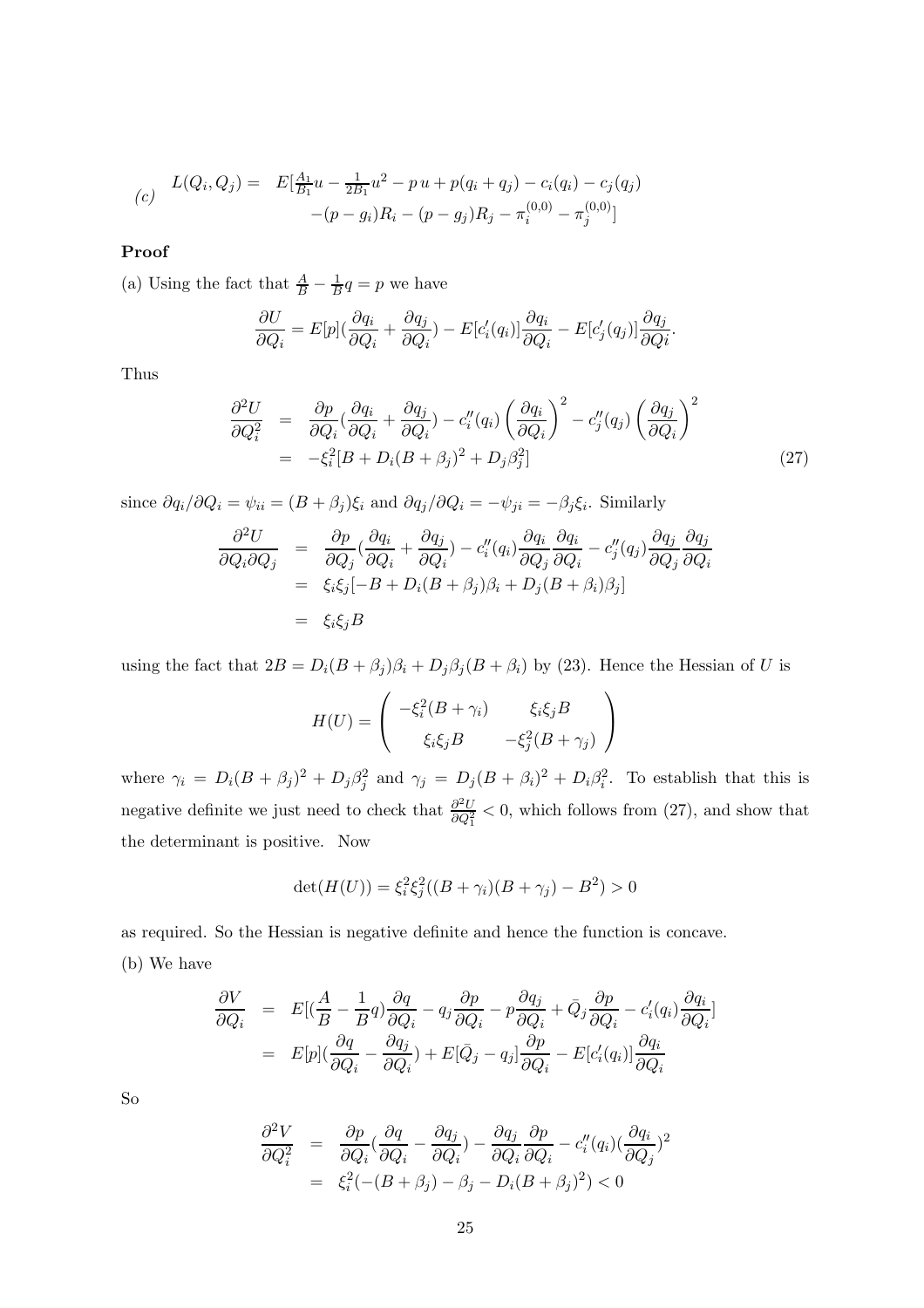as required.

(c) We have

$$
\frac{\partial L}{\partial Q_i} = \frac{\partial p}{\partial Q_i} E[q_i + q_j - u - R_i - R_j] + E[p \frac{\partial (q_i + q_j)}{\partial Q_i} - c_i'(q_i) \frac{\partial q_i}{\partial Q_i} - c_j'(q_j) \frac{\partial q_j}{\partial Q_i}]
$$
  
= 
$$
\frac{\partial p}{\partial Q_i} E[q_i + q_j - u - R_i - R_j] + \frac{\partial U}{\partial Q_i}
$$

Hence

$$
\frac{\partial^2 L}{\partial Q_i^2} = \frac{\partial p}{\partial Q_i} \left( \frac{\partial q_i}{\partial Q_i} + \frac{\partial q_j}{\partial Q_i} + B_1 \frac{\partial p}{\partial Q_i} \right) + \frac{\partial^2 U}{\partial Q_i^2}
$$

$$
= \xi_i^2 (-B + B_1) + \frac{\partial^2 U}{\partial Q_i^2}
$$

and

$$
\frac{\partial^2 L}{\partial Q_i \partial Q_j} = \frac{\partial p}{\partial Q_i} \left( \frac{\partial q_i}{\partial Q_j} + \frac{\partial q_j}{\partial Q_j} + B_1 \frac{\partial p}{\partial Q_j} \right) + \frac{\partial^2 U}{\partial Q_i \partial Q_j}
$$

$$
= \xi_i \xi_j (-B + B_1) + \frac{\partial^2 U}{\partial Q_i \partial Q_j}
$$

Thus the Hessian of  $L$ , is

$$
H(L) = (B_1 - B) \begin{pmatrix} \xi_i^2 & \xi_i \xi_j \\ \xi_i \xi_j & \xi_j^2 \end{pmatrix} + H(U)
$$

which is the sum of a negative semi-definite matrix and a negative definite matrix (from (a)), and hence is negative definite.

# References

- Allaz, B. and Vila, J.-L., 1993, 'Cournot competition, futures markets and efficiency,' Journal of Economic Theory, 59, pp. 1–16.
- Anderson, E. and Xu, H., 2005, 'Supply function equilibrium in electricity spot markets with contracts and price caps,' Journal of Optimization Theory and Applications, 124, pp. 257– 283.
- Anderson, S. C., 2004, Analyzing strategic interaction in multi-settlement electricity markets: A closed-loop supply function equilibrium model, PhD thesis, Harvard University, Cambridge, Massachusetts.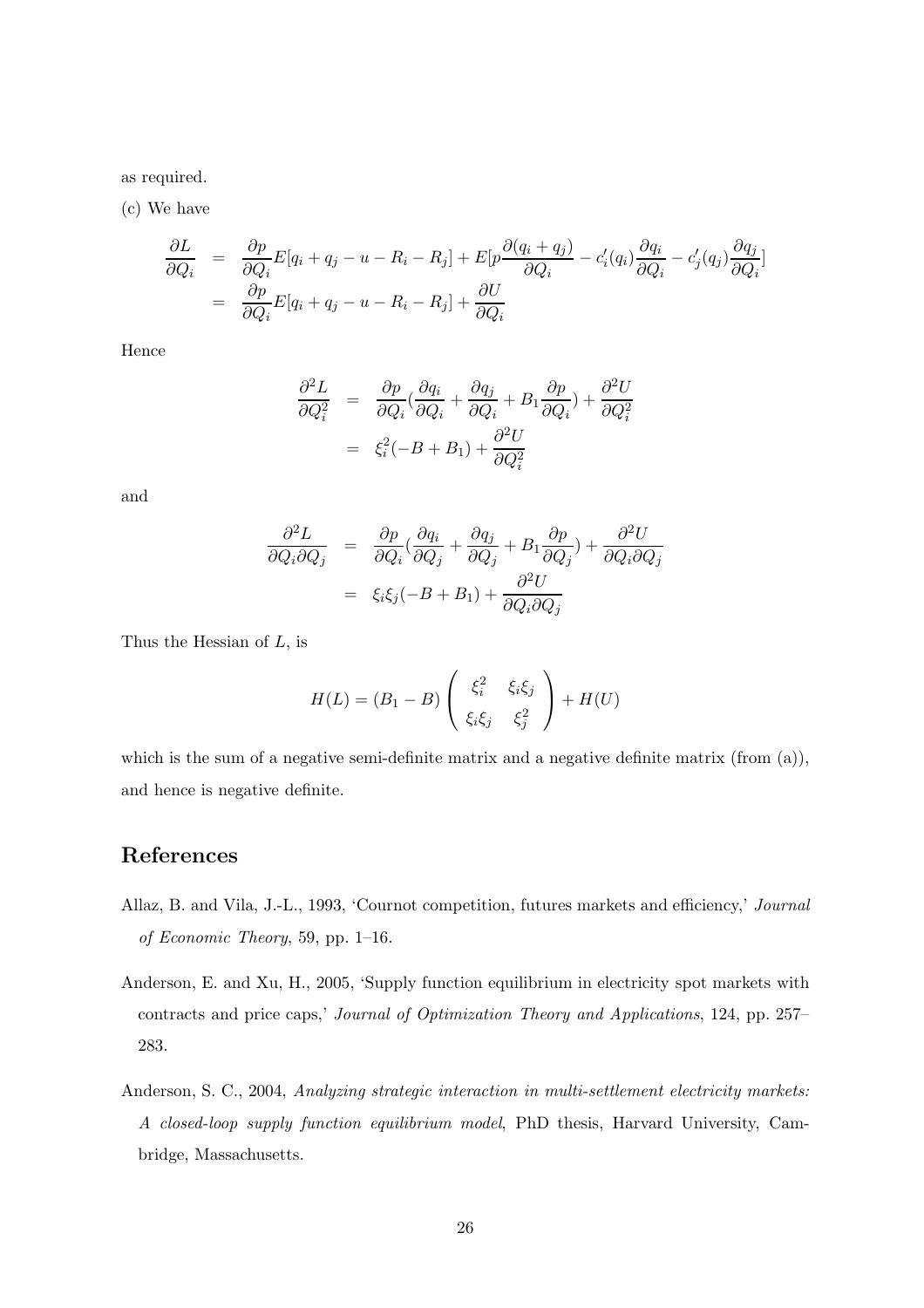- Borenstein, S., Bushnell, J., Knittel, C. R., and Wolfram, C., 2004, 'Inefficiencies and market power in financial arbitrage: a study of california's electricity markets,' CSEM Working paper 138.
- Borenstein, S., Bushnell, J., and Wolak, F., 2002, 'Measuring market inefficiencies in california's restructured wholesale electricity market,' American Economic Review, 92, pp. 1376–1405.
- Chao, H.-P. and Peck, S., 1997, 'An institutional design for an electricity contract market with central dispatch,' The Energy Journal, 18, pp. 85–110.
- Eydeland, A. and Wolyniec, K., 2003, Energy and Power Risk Management–New Developments in Modeling, Pricing, and Hedging, John-Wiley & Sons, New Jersey.
- Fiacco, A. C., 1983, Introduction to Sensitivity and Stability Analysis for Nonlinear Programming, Academic Press, New York.
- Gedra, T. W., 1994, 'Optional forward contracts for electric power markets,' IEEE Transactions on Power Systems, 9, pp. 1766–1773.
- Green, R., 1999, 'The electricity contract market in England and Wales,' Journal of Industrial Economics, 47, pp. 929–952.
- Green, R. and Newbery, D., 1992, 'Competition in the British electric spot market,' Journal of Political Economics, 100, pp. 929–953.
- Harvey, S. and Hogan, W., 2000, 'California electricity prices and forward market hedging,' CBG working paper, Harvard University.
- Hull, J. C., 1991, Introduction to Futures and Options Markets, Prentice Hall, New Jersey.
- Kaye, R. I., Outhred, H. R., and Bannister, C. H., 1990, 'Forward contracts for the operation of an electricity industry under spot pricing,' IEEE Transactions on Power Systems, 5, pp. 46–52.
- Klemperer, P. D. and Meyer, M. A., 1989, 'Supply function equilibria in oligopoly under uncertainty,' Econometrica, 57, pp. 1243–1277.
- Luo, Z. O., Pang, J.-S., and Ralph, D., 1996, *Mathematical Programs with Equilibrium Con*straints, Cambridge University Press, Cambridge UK.